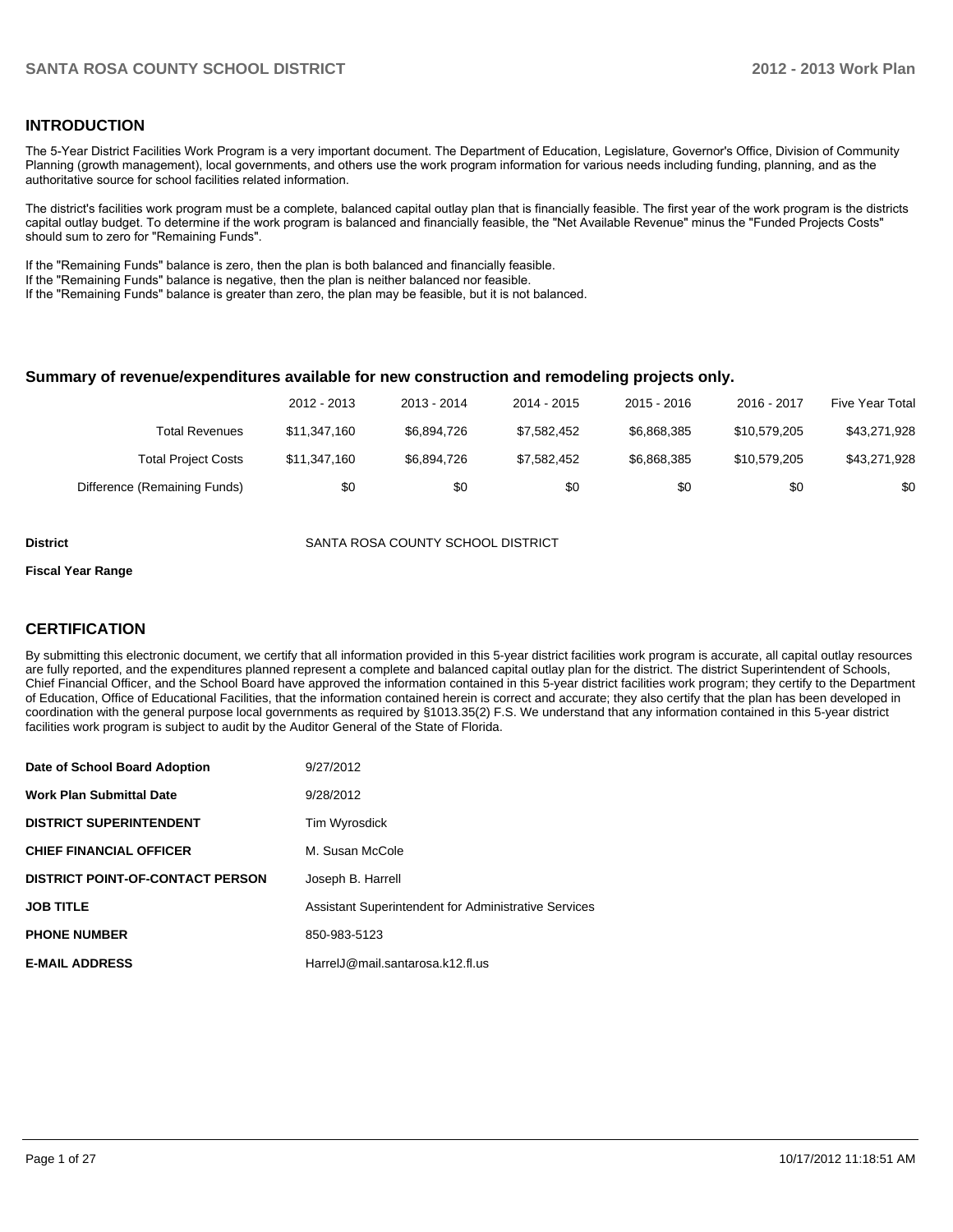# **Expenditures**

### **Expenditure for Maintenance, Repair and Renovation from 1.50-Mills and PECO**

Annually, prior to the adoption of the district school budget, each school board must prepare a tentative district facilities work program that includes a schedule of major repair and renovation projects necessary to maintain the educational and ancillary facilities of the district.

|                       | Item                                                                                                                                                                                                                                                                                                                                                                                                                                                                                                                                                                                                                                                                                                                                                                                                                                                                                  | 2012 - 2013<br><b>Actual Budget</b> | $2013 - 2014$<br>Projected | $2014 - 2015$<br>Projected | $2015 - 2016$<br>Projected | 2016 - 2017<br>Projected | <b>Total</b> |
|-----------------------|---------------------------------------------------------------------------------------------------------------------------------------------------------------------------------------------------------------------------------------------------------------------------------------------------------------------------------------------------------------------------------------------------------------------------------------------------------------------------------------------------------------------------------------------------------------------------------------------------------------------------------------------------------------------------------------------------------------------------------------------------------------------------------------------------------------------------------------------------------------------------------------|-------------------------------------|----------------------------|----------------------------|----------------------------|--------------------------|--------------|
| <b>HVAC</b>           |                                                                                                                                                                                                                                                                                                                                                                                                                                                                                                                                                                                                                                                                                                                                                                                                                                                                                       | \$1.800.000                         | \$600,000                  | \$400,000                  | \$400.000                  | \$400.000                | \$3,600,000  |
| Locations:            | ADMINISTRATIVE SUPPORT SERVICES, AVALON MIDDLE, BAGDAD ELEMENTARY, BENNETT C. RUSSELL ELEMENTARY,<br>BERRYHILL ADMINISTRATIVE COMPLEX, BERRYHILL ELEMENTARY, CENTRAL SCHOOL, CHUMUCKLA ELEMENTARY, EAST MILTON<br>ELEMENTARY, GULF BREEZE ELEMENTARY, GULF BREEZE MIDDLE, GULF BREEZE SENIOR HIGH, HOLLEY NAVARRE PRIMARY,<br>HOLLEY-NAVARRE INTERMEDIATE, HOLLEY-NAVARRE MIDDLE, JAY ELEMENTARY, JAY JUNIOR SENIOR HIGH, LOCKLIN<br>TECHNICAL CENTER, MARTIN LUTHER KING MIDDLE, MILTON SENIOR HIGH, MUNSON ELEMENTARY, NAVARRE SENIOR HIGH,<br>ORIOLE BEACH ELEMENTARY, PACE SENIOR HIGH, PEA RIDGE ELEMENTARY, R HOBBS MIDDLE, S S DIXON INTERMEDIATE, S S<br>DIXON PRIMARY, SANTA ROSA SUPERINTENDENT'S OFFICE, T R JACKSON ESE PRE-K/FULL SERVICE CENTER, THOMAS L SIMS<br>MIDDLE, W H RHODES ELEMENTARY, WEST NAVARRE INTERMEDIATE, WEST NAVARRE PRIMARY, WOODLAWN BEACH MIDDLE |                                     |                            |                            |                            |                          |              |
| Flooring              |                                                                                                                                                                                                                                                                                                                                                                                                                                                                                                                                                                                                                                                                                                                                                                                                                                                                                       | \$500,000                           | \$300,000                  | \$300,000                  | \$300,000                  | \$300,000                | \$1,700,000  |
| Locations:            | ADMINISTRATIVE SUPPORT SERVICES, AVALON MIDDLE, BAGDAD ELEMENTARY, BENNETT C. RUSSELL ELEMENTARY,<br>BERRYHILL ADMINISTRATIVE COMPLEX, BERRYHILL ELEMENTARY, CENTRAL SCHOOL, CHUMUCKLA ELEMENTARY, EAST MILTON<br>ELEMENTARY, GULF BREEZE ELEMENTARY, GULF BREEZE MIDDLE, GULF BREEZE SENIOR HIGH, HOLLEY NAVARRE PRIMARY,<br>HOLLEY-NAVARRE INTERMEDIATE, HOLLEY-NAVARRE MIDDLE, JAY ELEMENTARY, JAY JUNIOR SENIOR HIGH, LOCKLIN<br>TECHNICAL CENTER, MARTIN LUTHER KING MIDDLE, MILTON SENIOR HIGH, MUNSON ELEMENTARY, NAVARRE SENIOR HIGH,<br>ORIOLE BEACH ELEMENTARY, PACE SENIOR HIGH, PEA RIDGE ELEMENTARY, R HOBBS MIDDLE, S S DIXON INTERMEDIATE, S S<br>DIXON PRIMARY, SANTA ROSA SUPERINTENDENT'S OFFICE, T R JACKSON ESE PRE-K/FULL SERVICE CENTER, THOMAS L SIMS<br>MIDDLE, W H RHODES ELEMENTARY, WEST NAVARRE INTERMEDIATE, WEST NAVARRE PRIMARY, WOODLAWN BEACH MIDDLE |                                     |                            |                            |                            |                          |              |
| Roofing               |                                                                                                                                                                                                                                                                                                                                                                                                                                                                                                                                                                                                                                                                                                                                                                                                                                                                                       | \$833,884                           | \$500,000                  | \$500,000                  | \$500,000                  | \$500,000                | \$2,833,884  |
| Locations:            | ADMINISTRATIVE SUPPORT SERVICES, AVALON MIDDLE, BAGDAD ELEMENTARY, BENNETT C. RUSSELL ELEMENTARY,<br>BERRYHILL ADMINISTRATIVE COMPLEX, BERRYHILL ELEMENTARY, CENTRAL SCHOOL, CHUMUCKLA ELEMENTARY, EAST MILTON<br>ELEMENTARY, GULF BREEZE ELEMENTARY, GULF BREEZE MIDDLE, GULF BREEZE SENIOR HIGH, HOLLEY NAVARRE PRIMARY,<br>HOLLEY-NAVARRE INTERMEDIATE, HOLLEY-NAVARRE MIDDLE, JAY ELEMENTARY, JAY JUNIOR SENIOR HIGH, LOCKLIN<br>TECHNICAL CENTER, MARTIN LUTHER KING MIDDLE, MILTON SENIOR HIGH, MUNSON ELEMENTARY, NAVARRE SENIOR HIGH,<br>ORIOLE BEACH ELEMENTARY, PACE SENIOR HIGH, PEA RIDGE ELEMENTARY, R HOBBS MIDDLE, S S DIXON INTERMEDIATE, S S<br>DIXON PRIMARY, SANTA ROSA SUPERINTENDENT'S OFFICE, T R JACKSON ESE PRE-K/FULL SERVICE CENTER, THOMAS L SIMS<br>MIDDLE, W H RHODES ELEMENTARY, WEST NAVARRE INTERMEDIATE, WEST NAVARRE PRIMARY, WOODLAWN BEACH MIDDLE |                                     |                            |                            |                            |                          |              |
| Safety to Life        |                                                                                                                                                                                                                                                                                                                                                                                                                                                                                                                                                                                                                                                                                                                                                                                                                                                                                       | \$500,000                           | \$500,000                  | \$500,000                  | \$500.000                  | \$500,000                | \$2,500,000  |
| Locations:            | ADMINISTRATIVE SUPPORT SERVICES, AVALON MIDDLE, BAGDAD ELEMENTARY, BENNETT C. RUSSELL ELEMENTARY,<br>BERRYHILL ADMINISTRATIVE COMPLEX, BERRYHILL ELEMENTARY, CENTRAL SCHOOL, CHUMUCKLA ELEMENTARY, EAST MILTON<br>ELEMENTARY, GULF BREEZE ELEMENTARY, GULF BREEZE MIDDLE, GULF BREEZE SENIOR HIGH, HOLLEY NAVARRE PRIMARY,<br>HOLLEY-NAVARRE INTERMEDIATE, HOLLEY-NAVARRE MIDDLE, JAY ELEMENTARY, JAY JUNIOR SENIOR HIGH, LOCKLIN<br>TECHNICAL CENTER, MARTIN LUTHER KING MIDDLE, MILTON SENIOR HIGH, MUNSON ELEMENTARY, NAVARRE SENIOR HIGH,<br>ORIOLE BEACH ELEMENTARY, PACE SENIOR HIGH, PEA RIDGE ELEMENTARY, R HOBBS MIDDLE, S S DIXON INTERMEDIATE, S S<br>DIXON PRIMARY, SANTA ROSA SUPERINTENDENT'S OFFICE, T R JACKSON ESE PRE-K/FULL SERVICE CENTER, THOMAS L SIMS<br>MIDDLE, W H RHODES ELEMENTARY, WEST NAVARRE INTERMEDIATE, WEST NAVARRE PRIMARY, WOODLAWN BEACH MIDDLE |                                     |                            |                            |                            |                          |              |
| Fencing               |                                                                                                                                                                                                                                                                                                                                                                                                                                                                                                                                                                                                                                                                                                                                                                                                                                                                                       | \$16,500                            | \$50,000                   | \$50,000                   | \$50,000                   | \$50,000                 | \$216,500    |
| Locations:<br>Parking | ADMINISTRATIVE SUPPORT SERVICES, AVALON MIDDLE, BAGDAD ELEMENTARY, BENNETT C, RUSSELL ELEMENTARY.<br>BERRYHILL ADMINISTRATIVE COMPLEX, BERRYHILL ELEMENTARY, CENTRAL SCHOOL, CHUMUCKLA ELEMENTARY, EAST MILTON<br>ELEMENTARY, GULF BREEZE ELEMENTARY, GULF BREEZE MIDDLE, GULF BREEZE SENIOR HIGH, HOLLEY NAVARRE PRIMARY,<br>HOLLEY-NAVARRE INTERMEDIATE, HOLLEY-NAVARRE MIDDLE, JAY ELEMENTARY, JAY JUNIOR SENIOR HIGH, LOCKLIN<br>TECHNICAL CENTER, MARTIN LUTHER KING MIDDLE, MILTON SENIOR HIGH, MUNSON ELEMENTARY, NAVARRE SENIOR HIGH,<br>ORIOLE BEACH ELEMENTARY, PACE SENIOR HIGH, PEA RIDGE ELEMENTARY, R HOBBS MIDDLE, S S DIXON INTERMEDIATE, S S<br>DIXON PRIMARY, SANTA ROSA SUPERINTENDENT'S OFFICE, T R JACKSON ESE PRE-K/FULL SERVICE CENTER, THOMAS L SIMS<br>MIDDLE, W H RHODES ELEMENTARY, WEST NAVARRE INTERMEDIATE, WEST NAVARRE PRIMARY, WOODLAWN BEACH MIDDLE | \$195,000                           | \$50,000                   | \$50,000                   | \$50,000                   | \$50,000                 | \$395,000    |
|                       |                                                                                                                                                                                                                                                                                                                                                                                                                                                                                                                                                                                                                                                                                                                                                                                                                                                                                       |                                     |                            |                            |                            |                          |              |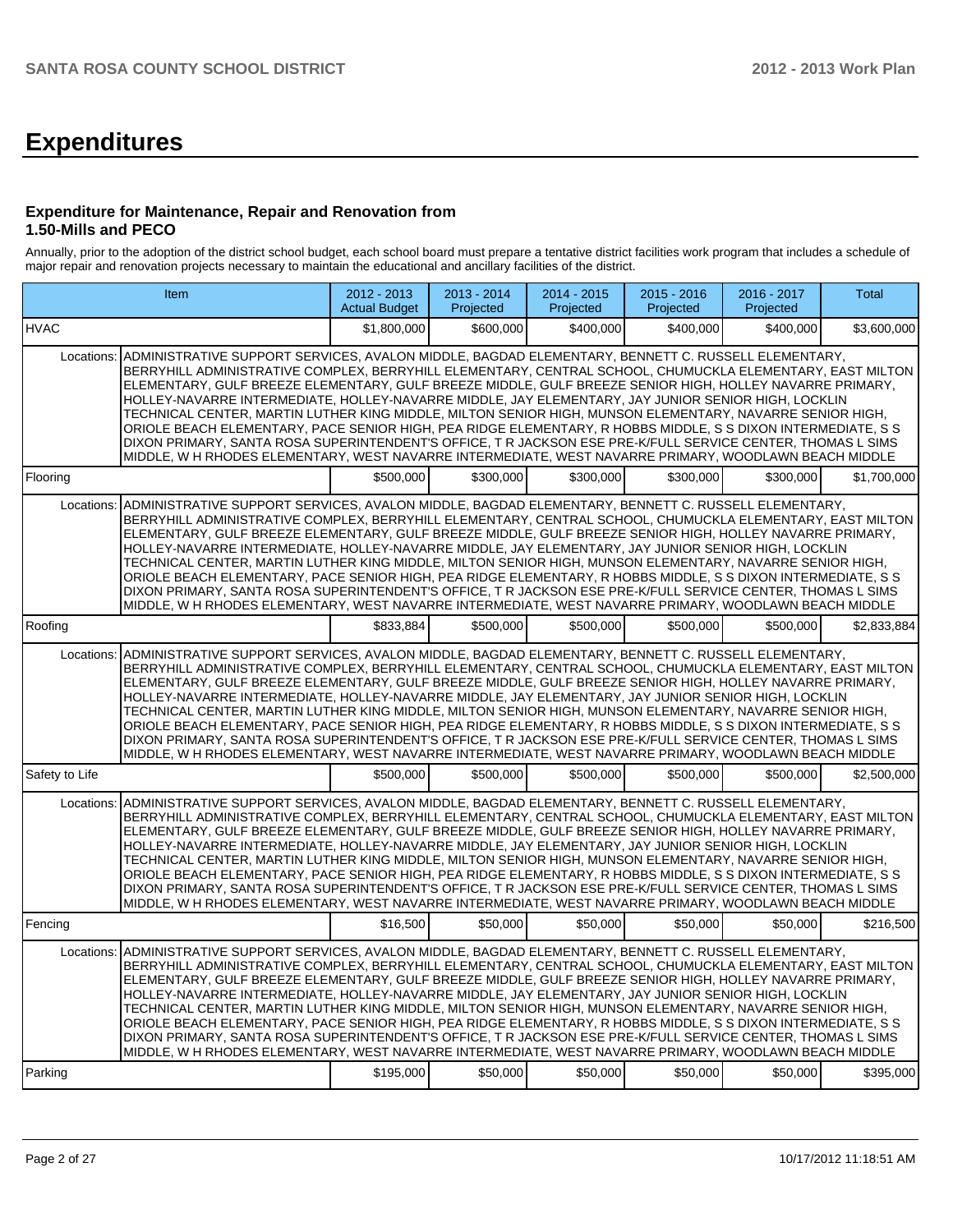| Locations:                       | ADMINISTRATIVE SUPPORT SERVICES, AVALON MIDDLE, BAGDAD ELEMENTARY, BENNETT C. RUSSELL ELEMENTARY,<br>BERRYHILL ADMINISTRATIVE COMPLEX, BERRYHILL ELEMENTARY, CENTRAL SCHOOL, CHUMUCKLA ELEMENTARY, EAST MILTON<br>ELEMENTARY, GULF BREEZE ELEMENTARY, GULF BREEZE MIDDLE, GULF BREEZE SENIOR HIGH, HOLLEY NAVARRE PRIMARY.<br>HOLLEY-NAVARRE INTERMEDIATE, HOLLEY-NAVARRE MIDDLE, JAY ELEMENTARY, JAY JUNIOR SENIOR HIGH, LOCKLIN<br>TECHNICAL CENTER, MARTIN LUTHER KING MIDDLE, MILTON SENIOR HIGH, MUNSON ELEMENTARY, NAVARRE SENIOR HIGH,<br>ORIOLE BEACH ELEMENTARY, PACE SENIOR HIGH, PEA RIDGE ELEMENTARY, R HOBBS MIDDLE, S S DIXON INTERMEDIATE, S S<br>DIXON PRIMARY, SANTA ROSA SUPERINTENDENT'S OFFICE, T R JACKSON ESE PRE-K/FULL SERVICE CENTER, THOMAS L SIMS<br>MIDDLE, W H RHODES ELEMENTARY, WEST NAVARRE INTERMEDIATE, WEST NAVARRE PRIMARY, WOODLAWN BEACH MIDDLE            |             |             |             |             |             |              |
|----------------------------------|--------------------------------------------------------------------------------------------------------------------------------------------------------------------------------------------------------------------------------------------------------------------------------------------------------------------------------------------------------------------------------------------------------------------------------------------------------------------------------------------------------------------------------------------------------------------------------------------------------------------------------------------------------------------------------------------------------------------------------------------------------------------------------------------------------------------------------------------------------------------------------------------------|-------------|-------------|-------------|-------------|-------------|--------------|
| Electrical                       |                                                                                                                                                                                                                                                                                                                                                                                                                                                                                                                                                                                                                                                                                                                                                                                                                                                                                                  | \$454,000   | \$100,000   | \$100,000   | \$100,000   | \$100,000   | \$854,000    |
| Locations:                       | ADMINISTRATIVE SUPPORT SERVICES, AVALON MIDDLE, BAGDAD ELEMENTARY, BENNETT C. RUSSELL ELEMENTARY,<br>BERRYHILL ADMINISTRATIVE COMPLEX, BERRYHILL ELEMENTARY, CENTRAL SCHOOL, CHUMUCKLA ELEMENTARY, EAST MILTON<br>ELEMENTARY, GULF BREEZE ELEMENTARY, GULF BREEZE MIDDLE, GULF BREEZE SENIOR HIGH, HOLLEY NAVARRE PRIMARY,<br>HOLLEY-NAVARRE INTERMEDIATE, HOLLEY-NAVARRE MIDDLE, JAY ELEMENTARY, JAY JUNIOR SENIOR HIGH, LOCKLIN<br>TECHNICAL CENTER. MARTIN LUTHER KING MIDDLE. MILTON SENIOR HIGH. MUNSON ELEMENTARY. NAVARRE SENIOR HIGH.<br>ORIOLE BEACH ELEMENTARY, PACE SENIOR HIGH, PEA RIDGE ELEMENTARY, R HOBBS MIDDLE, S S DIXON INTERMEDIATE, S S<br>DIXON PRIMARY, SANTA ROSA SUPERINTENDENT'S OFFICE, T R JACKSON ESE PRE-K/FULL SERVICE CENTER, THOMAS L SIMS<br>MIDDLE, W H RHODES ELEMENTARY, WEST NAVARRE INTERMEDIATE, WEST NAVARRE PRIMARY, WOODLAWN BEACH MIDDLE            |             |             |             |             |             |              |
| Fire Alarm                       |                                                                                                                                                                                                                                                                                                                                                                                                                                                                                                                                                                                                                                                                                                                                                                                                                                                                                                  | \$0         | \$250,000   | \$250,000   | \$250,000   | \$250,000   | \$1,000,000  |
| Locations:                       | ADMINISTRATIVE SUPPORT SERVICES, AVALON MIDDLE, BAGDAD ELEMENTARY, BENNETT C. RUSSELL ELEMENTARY,<br>BERRYHILL ADMINISTRATIVE COMPLEX, BERRYHILL ELEMENTARY, CENTRAL SCHOOL, CHUMUCKLA ELEMENTARY, EAST MILTON<br>ELEMENTARY, GULF BREEZE ELEMENTARY, GULF BREEZE MIDDLE, GULF BREEZE SENIOR HIGH, HOLLEY NAVARRE PRIMARY,<br>HOLLEY-NAVARRE INTERMEDIATE, HOLLEY-NAVARRE MIDDLE, JAY ELEMENTARY, JAY JUNIOR SENIOR HIGH, LOCKLIN<br>TECHNICAL CENTER, MARTIN LUTHER KING MIDDLE, MILTON SENIOR HIGH, MUNSON ELEMENTARY, NAVARRE SENIOR HIGH,<br>ORIOLE BEACH ELEMENTARY, PACE SENIOR HIGH, PEA RIDGE ELEMENTARY, R HOBBS MIDDLE, S S DIXON INTERMEDIATE, S S<br>DIXON PRIMARY, SANTA ROSA SUPERINTENDENT'S OFFICE, T R JACKSON ESE PRE-K/FULL SERVICE CENTER, THOMAS L SIMS<br>MIDDLE, W H RHODES ELEMENTARY, WEST NAVARRE INTERMEDIATE, WEST NAVARRE PRIMARY, WOODLAWN BEACH MIDDLE            |             |             |             |             |             |              |
| Telephone/Intercom System        |                                                                                                                                                                                                                                                                                                                                                                                                                                                                                                                                                                                                                                                                                                                                                                                                                                                                                                  | \$40,000    | \$100,000   | \$100,000   | \$100,000   | \$100,000   | \$440,000    |
|                                  | Locations: ADMINISTRATIVE SUPPORT SERVICES, AVALON MIDDLE, BAGDAD ELEMENTARY, BENNETT C. RUSSELL ELEMENTARY,<br>BERRYHILL ADMINISTRATIVE COMPLEX, BERRYHILL ELEMENTARY, CENTRAL SCHOOL, CHUMUCKLA ELEMENTARY, EAST MILTON<br>ELEMENTARY, GULF BREEZE ELEMENTARY, GULF BREEZE MIDDLE, GULF BREEZE SENIOR HIGH, HOLLEY NAVARRE PRIMARY,<br>HOLLEY-NAVARRE INTERMEDIATE, HOLLEY-NAVARRE MIDDLE, JAY ELEMENTARY, JAY JUNIOR SENIOR HIGH, LOCKLIN<br>TECHNICAL CENTER, MARTIN LUTHER KING MIDDLE, MILTON SENIOR HIGH, MUNSON ELEMENTARY, NAVARRE SENIOR HIGH,<br>ORIOLE BEACH ELEMENTARY, PACE SENIOR HIGH, PEA RIDGE ELEMENTARY, R HOBBS MIDDLE, S S DIXON INTERMEDIATE, S S<br>DIXON PRIMARY, SANTA ROSA SUPERINTENDENT'S OFFICE, T R JACKSON ESE PRE-K/FULL SERVICE CENTER, THOMAS L SIMS<br>MIDDLE, W H RHODES ELEMENTARY, WEST NAVARRE INTERMEDIATE, WEST NAVARRE PRIMARY, WOODLAWN BEACH MIDDLE |             |             |             |             |             |              |
| <b>Closed Circuit Television</b> |                                                                                                                                                                                                                                                                                                                                                                                                                                                                                                                                                                                                                                                                                                                                                                                                                                                                                                  | \$0         | \$0         | \$0         | \$0         | \$0         | \$0          |
|                                  | Locations: No Locations for this expenditure.                                                                                                                                                                                                                                                                                                                                                                                                                                                                                                                                                                                                                                                                                                                                                                                                                                                    |             |             |             |             |             |              |
| Paint                            |                                                                                                                                                                                                                                                                                                                                                                                                                                                                                                                                                                                                                                                                                                                                                                                                                                                                                                  | \$225,000   | \$52,000    | \$52,000    | \$52,000    | \$52,000    | \$433,000    |
|                                  | Locations: ADMINISTRATIVE SUPPORT SERVICES, AVALON MIDDLE, BAGDAD ELEMENTARY, BENNETT C. RUSSELL ELEMENTARY,<br>BERRYHILL ADMINISTRATIVE COMPLEX, BERRYHILL ELEMENTARY, CENTRAL SCHOOL, CHUMUCKLA ELEMENTARY, EAST MILTON<br>ELEMENTARY, GULF BREEZE ELEMENTARY, GULF BREEZE MIDDLE, GULF BREEZE SENIOR HIGH, HOLLEY NAVARRE PRIMARY,<br>HOLLEY-NAVARRE INTERMEDIATE, HOLLEY-NAVARRE MIDDLE, JAY ELEMENTARY, JAY JUNIOR SENIOR HIGH, LOCKLIN<br>TECHNICAL CENTER, MARTIN LUTHER KING MIDDLE, MILTON SENIOR HIGH, MUNSON ELEMENTARY, NAVARRE SENIOR HIGH,<br>ORIOLE BEACH ELEMENTARY, PACE SENIOR HIGH, PEA RIDGE ELEMENTARY, R HOBBS MIDDLE, S S DIXON INTERMEDIATE, S S<br>DIXON PRIMARY, SANTA ROSA SUPERINTENDENT'S OFFICE, T R JACKSON ESE PRE-K/FULL SERVICE CENTER, THOMAS L SIMS<br>MIDDLE, W H RHODES ELEMENTARY, WEST NAVARRE INTERMEDIATE, WEST NAVARRE PRIMARY, WOODLAWN BEACH MIDDLE |             |             |             |             |             |              |
| Maintenance/Repair               |                                                                                                                                                                                                                                                                                                                                                                                                                                                                                                                                                                                                                                                                                                                                                                                                                                                                                                  | \$15,000    | \$15,000    | \$15,000    | \$15,000    | \$15,000    | \$75,000     |
| Locations:                       | ADMINISTRATIVE SUPPORT SERVICES, AVALON MIDDLE, BAGDAD ELEMENTARY, BENNETT C. RUSSELL ELEMENTARY,<br>BERRYHILL ADMINISTRATIVE COMPLEX, BERRYHILL ELEMENTARY, CENTRAL SCHOOL, CHUMUCKLA ELEMENTARY, EAST MILTON<br>ELEMENTARY, GULF BREEZE ELEMENTARY, GULF BREEZE MIDDLE, GULF BREEZE SENIOR HIGH, HOLLEY NAVARRE PRIMARY,<br>HOLLEY-NAVARRE INTERMEDIATE, HOLLEY-NAVARRE MIDDLE, JAY ELEMENTARY, JAY JUNIOR SENIOR HIGH, LOCKLIN<br>TECHNICAL CENTER, MARTIN LUTHER KING MIDDLE, MILTON SENIOR HIGH, MUNSON ELEMENTARY, NAVARRE SENIOR HIGH,<br>ORIOLE BEACH ELEMENTARY, PACE SENIOR HIGH, PEA RIDGE ELEMENTARY, R HOBBS MIDDLE, S S DIXON INTERMEDIATE, S S<br>DIXON PRIMARY, SANTA ROSA SUPERINTENDENT'S OFFICE, T R JACKSON ESE PRE-K/FULL SERVICE CENTER, THOMAS L SIMS<br>MIDDLE, W H RHODES ELEMENTARY, WEST NAVARRE INTERMEDIATE, WEST NAVARRE PRIMARY, WOODLAWN BEACH MIDDLE            |             |             |             |             |             |              |
|                                  | Sub Total:                                                                                                                                                                                                                                                                                                                                                                                                                                                                                                                                                                                                                                                                                                                                                                                                                                                                                       | \$4,579,384 | \$2,517,000 | \$2,317,000 | \$2,317,000 | \$2,317,000 | \$14,047,384 |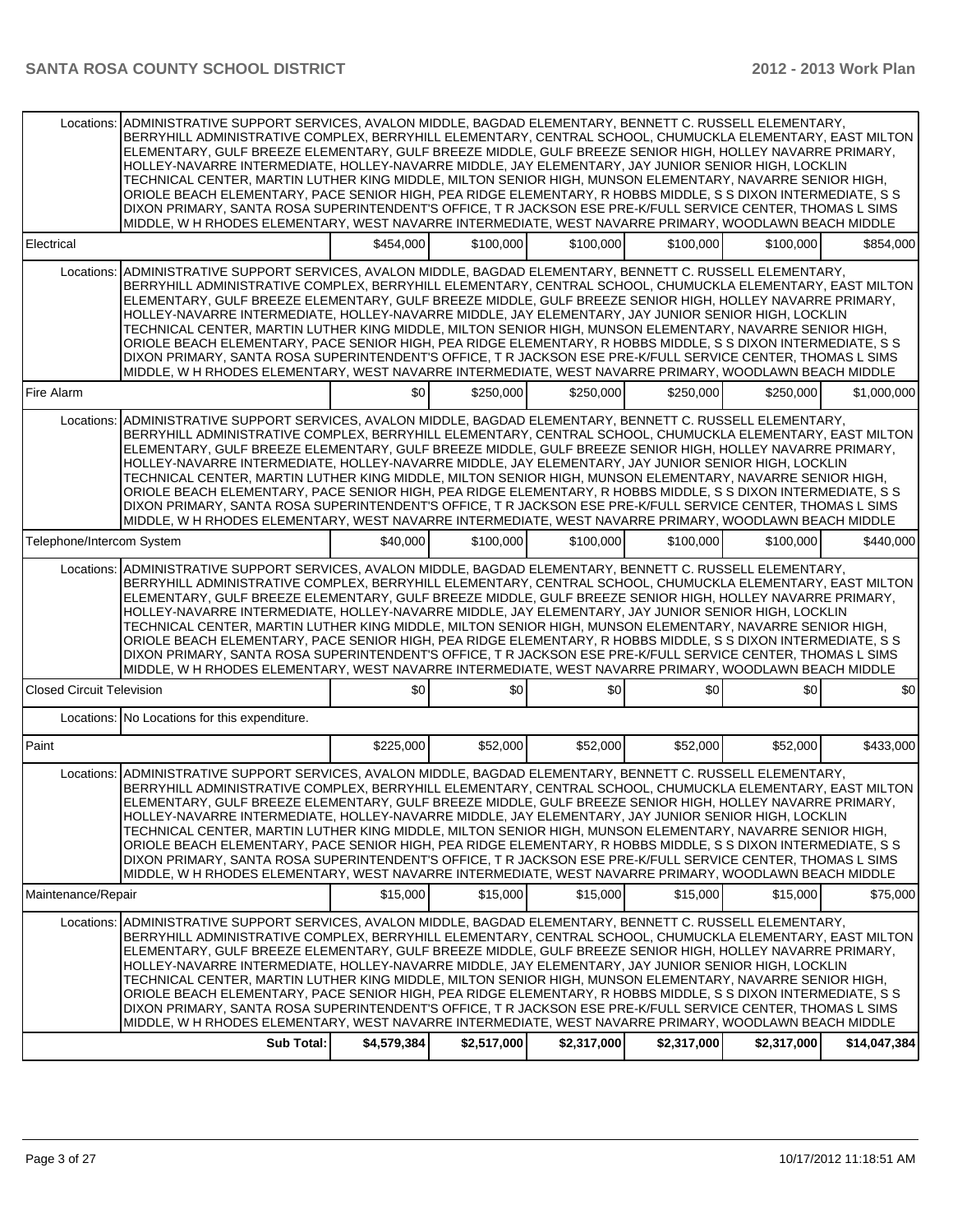| <b>IPECO Maintenance Expenditures</b> | \$0         | \$0         | \$584,407   | \$685,052   | \$756,438   | \$2,025,897  |
|---------------------------------------|-------------|-------------|-------------|-------------|-------------|--------------|
| 1.50 Mill Sub Total: I                | \$4,579,384 | \$2,517,000 | \$1,732,593 | \$1,631,948 | \$1.560.562 | \$12,021,487 |

No items have been specified.

| Total: | \$4,579,384 | \$2,517,000 | \$2,317,000 | \$2.317.000 | \$2,317,000 | \$14,047<br>ا 384. |
|--------|-------------|-------------|-------------|-------------|-------------|--------------------|
|--------|-------------|-------------|-------------|-------------|-------------|--------------------|

#### **Local 1.50 Mill Expenditure For Maintenance, Repair and Renovation**

Anticipated expenditures expected from local funding sources over the years covered by the current work plan.

| Item                                                          | 2012 - 2013<br><b>Actual Budget</b> | 2013 - 2014<br>Projected | $2014 - 2015$<br>Projected | 2015 - 2016<br>Projected | 2016 - 2017<br>Projected | <b>Total</b>     |
|---------------------------------------------------------------|-------------------------------------|--------------------------|----------------------------|--------------------------|--------------------------|------------------|
| Remaining Maint and Repair from 1.5 Mills                     | \$4,579,384                         | \$2,517,000              | \$1,732,593                | \$1,631,948              | \$1,560,562              | \$12,021,487     |
| Maintenance/Repair Salaries                                   | \$0                                 | \$0                      | \$0                        | \$0                      | \$0                      | \$0 <sub>1</sub> |
| <b>School Bus Purchases</b>                                   | \$1,432,819                         | \$1,432,819              | \$1,432,819                | \$1,432,819              | \$1,432,819              | \$7,164,095      |
| Other Vehicle Purchases                                       | \$0                                 | \$50,000                 | \$50,000                   | \$50,000                 | \$50,000                 | \$200,000        |
| Capital Outlay Equipment                                      | \$1,025,000                         | \$1,300,000              | \$1,300,000                | \$1,300,000              | \$1,300,000              | \$6,225,000      |
| Rent/Lease Payments                                           | \$99,750                            | \$49,750                 | \$49,750                   | \$49,750                 | \$49,750                 | \$298,750        |
| <b>COP Debt Service</b>                                       | \$3,650,000                         | \$3,649,242              | \$3,642,303                | \$3,647,357              | \$3,649,583              | \$18,238,485     |
| Rent/Lease Relocatables                                       | \$0                                 | \$0                      | \$0                        | \$0                      | \$0                      | \$0              |
| <b>Environmental Problems</b>                                 | \$0                                 | \$0                      | \$0                        | \$0                      | \$0                      | \$0              |
| s.1011.14 Debt Service                                        | \$0                                 | \$0                      | \$0                        | \$0                      | \$0                      | \$0              |
| <b>Special Facilities Construction Account</b>                | \$0                                 | \$0                      | \$0                        | \$0                      | \$0                      | \$0              |
| Premiums for Property Casualty Insurance - 1011.71<br>(4a,b)  | \$1,122,283                         | \$850,000                | \$850,000                  | \$850,000                | \$850,000                | \$4,522,283      |
| Qualified School Construction Bonds (QSCB)                    | \$0                                 | \$0                      | \$0                        | \$0                      | \$0                      | \$0              |
| Qualified Zone Academy Bonds (QZAB)                           | \$0                                 | \$0                      | \$0                        | \$0                      | \$0                      | \$0              |
| Security Equipment Maintenance                                | \$150,000                           | \$100,000                | \$100,000                  | \$100,000                | \$100,000                | \$550,000        |
| Chalkboard Replacements/Whiteboards                           | \$50,000                            | \$35,000                 | \$35,000                   | \$35,000                 | \$35,000                 | \$190,000        |
| <b>Classroom Renovations/Remodel</b>                          | \$205,000                           | \$150,000                | \$150,000                  | \$150,000                | \$150,000                | \$805,000        |
| <b>Relocation of Relocatables</b>                             | \$70,000                            | \$70,000                 | \$70,000                   | \$70,000                 | \$70,000                 | \$350,000        |
| Technological Upgrades/Replacements                           | \$1,000,000                         | \$1,000,000              | \$1,000,000                | \$1,000,000              | \$1,000,000              | \$5,000,000      |
| Cabinets, Lockers, Etc.                                       | \$85,000                            | \$75,000                 | \$75,000                   | \$75,000                 | \$75,000                 | \$385,000        |
| Land Improvements (Cov'd Walks, Drainage,<br>Irrigation, Etc) | \$400,000                           | \$80,000                 | \$80,000                   | \$80,000                 | \$80,000                 | \$720,000        |
| Improve Cov'd PE Bldgs for Safety                             | \$20,000                            | \$0                      | \$0                        | \$0                      | \$0                      | \$20,000         |
| Office Area Renovations                                       | \$75,000                            | \$0                      | \$0                        | \$0                      | \$0                      | \$75,000         |
| <b>Media Center Renovations</b>                               | \$80,000                            | \$0                      | \$0                        | \$0                      | \$0                      | \$80,000         |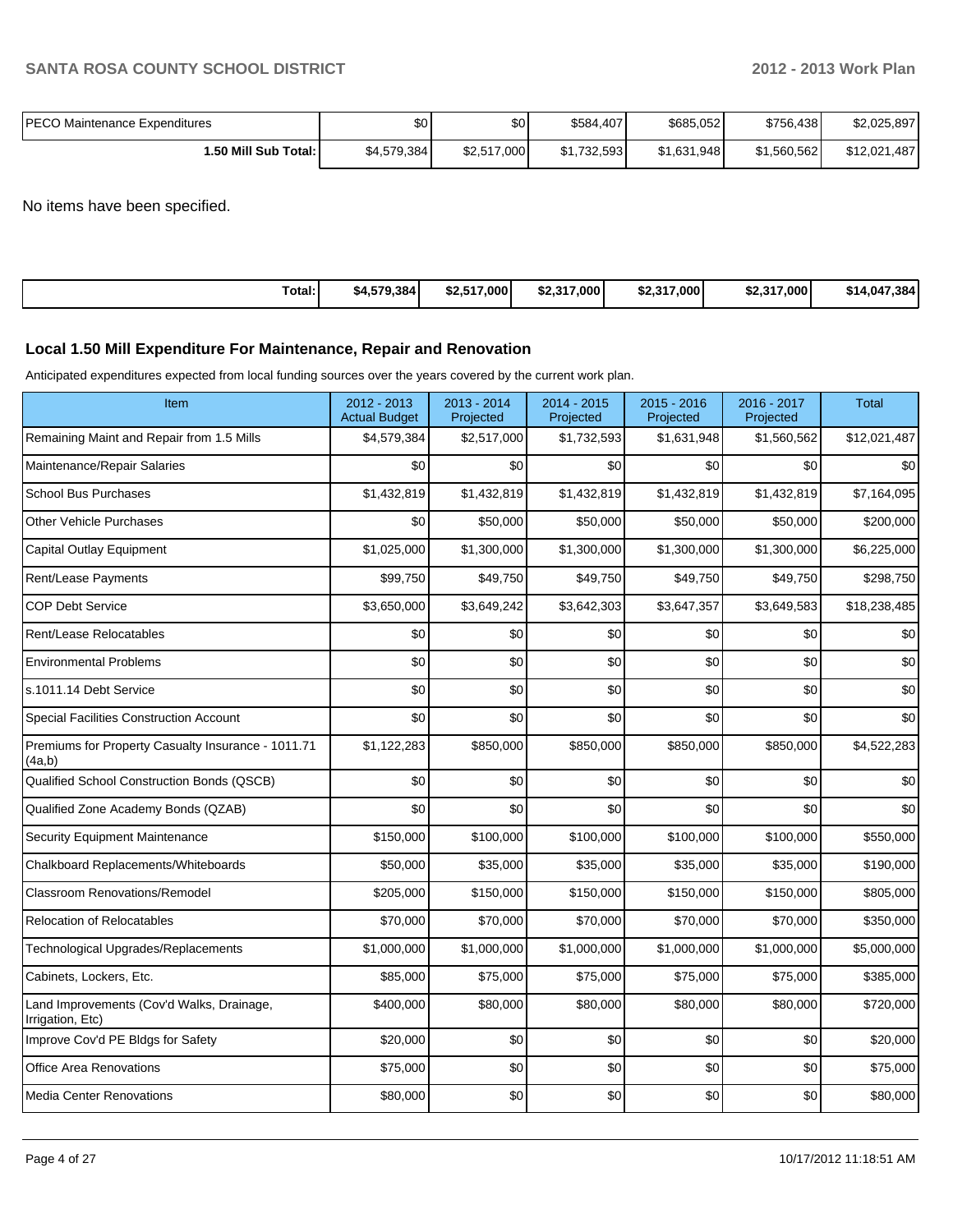| Restroom Renovations             | \$195,000    | \$٥١         | \$0          | \$0          | \$0          | \$195,000    |
|----------------------------------|--------------|--------------|--------------|--------------|--------------|--------------|
| <b>Local Expenditure Totals:</b> | \$14,239,236 | \$11,358,811 | \$10,567,465 | \$10,471,874 | \$10,402,714 | \$57,040,100 |

## **Revenue**

#### **1.50 Mill Revenue Source**

Schedule of Estimated Capital Outlay Revenue from each currently approved source which is estimated to be available for expenditures on the projects included in the tentative district facilities work program. All amounts are NET after considering carryover balances, interest earned, new COP's, 1011.14 and 1011.15 loans, etc. Districts cannot use 1.5-Mill funds for salaries except for those explicitly associated with maintenance/repair projects. (1011.71 (5), F.S.)

| Item                                                                                | Fund | $2012 - 2013$<br><b>Actual Value</b> | $2013 - 2014$<br>Projected | $2014 - 2015$<br>Projected | $2015 - 2016$<br>Projected | 2016 - 2017<br>Projected | Total            |
|-------------------------------------------------------------------------------------|------|--------------------------------------|----------------------------|----------------------------|----------------------------|--------------------------|------------------|
| (1) Non-exempt property<br>lassessed valuation                                      |      | \$8,204,614,518                      | \$8,179,548,477            | \$8,425,474,656            | \$8,764,480,501            | \$9,196,372,707          | \$42,770,490,859 |
| $(2)$ The Millege projected for<br>discretionary capital outlay per<br>ls.1011.71   |      | 1.40                                 | 1.40                       | 1.40                       | 1.40                       | 1.40                     |                  |
| $(3)$ Full value of the 1.50-Mill<br>discretionary capital outlay per<br>ls.1011.71 |      | \$13,783,752                         | \$13,741,641               | \$14,154,797               | \$14,724,327               | \$15,449,906             | \$71,854,423     |
| $(4)$ Value of the portion of the 1.50<br>-Mill ACTUALLY levied                     | 370  | \$11,027,002                         | \$10,993,313               | \$11,323,838               | \$11,779,462               | \$12,359,925             | \$57,483,540     |
| $(5)$ Difference of lines $(3)$ and $(4)$                                           |      | \$2,756,750                          | \$2,748,328                | \$2,830,959                | \$2,944,865                | \$3,089,981              | \$14,370,883     |

## **PECO Revenue Source**

The figure in the row designated "PECO Maintenance" will be subtracted from funds available for new construction because PECO maintenance dollars cannot be used for new construction.

| Item                          | Fund | $2012 - 2013$<br><b>Actual Budget</b> | $2013 - 2014$<br>Projected | 2014 - 2015<br>Projected | $2015 - 2016$<br>Projected | $2016 - 2017$<br>Projected | Total       |
|-------------------------------|------|---------------------------------------|----------------------------|--------------------------|----------------------------|----------------------------|-------------|
| <b>IPECO New Construction</b> | 340  | \$0                                   | \$0                        | \$339.040                | \$114.868                  | \$0 <sub>l</sub>           | \$453.908   |
| PECO Maintenance Expenditures |      | \$0                                   | \$0 I                      | \$584.407                | \$685.052                  | \$756.438                  | \$2,025,897 |
|                               |      | \$0                                   | \$0 I                      | \$923,447                | \$799.920                  | \$756,438                  | \$2,479,805 |

#### **CO & DS Revenue Source**

Revenue from Capital Outlay and Debt Service funds.

| Item                                               | Fund | $2012 - 2013$<br><b>Actual Budget</b> | $2013 - 2014$<br>Projected | 2014 - 2015<br>Projected | $2015 - 2016$<br>Projected | $2016 - 2017$<br>Projected | Total     |
|----------------------------------------------------|------|---------------------------------------|----------------------------|--------------------------|----------------------------|----------------------------|-----------|
| ICO & DS Cash Flow-through<br><b>I</b> Distributed | 360  | \$99,919                              | \$99,919                   | \$99,919                 | \$99,919                   | \$99,919                   | \$499.595 |
| ICO & DS Interest on<br>Undistributed CO           | 360  | \$9,713                               | \$9,713                    | \$9.713                  | \$9,713                    | \$9,713                    | \$48,565  |
|                                                    |      | \$109,632                             | \$109,632                  | \$109.632                | \$109.632                  | \$109,632                  | \$548.160 |

#### **Fair Share Revenue Source**

All legally binding commitments for proportionate fair-share mitigation for impacts on public school facilities must be included in the 5-year district work program.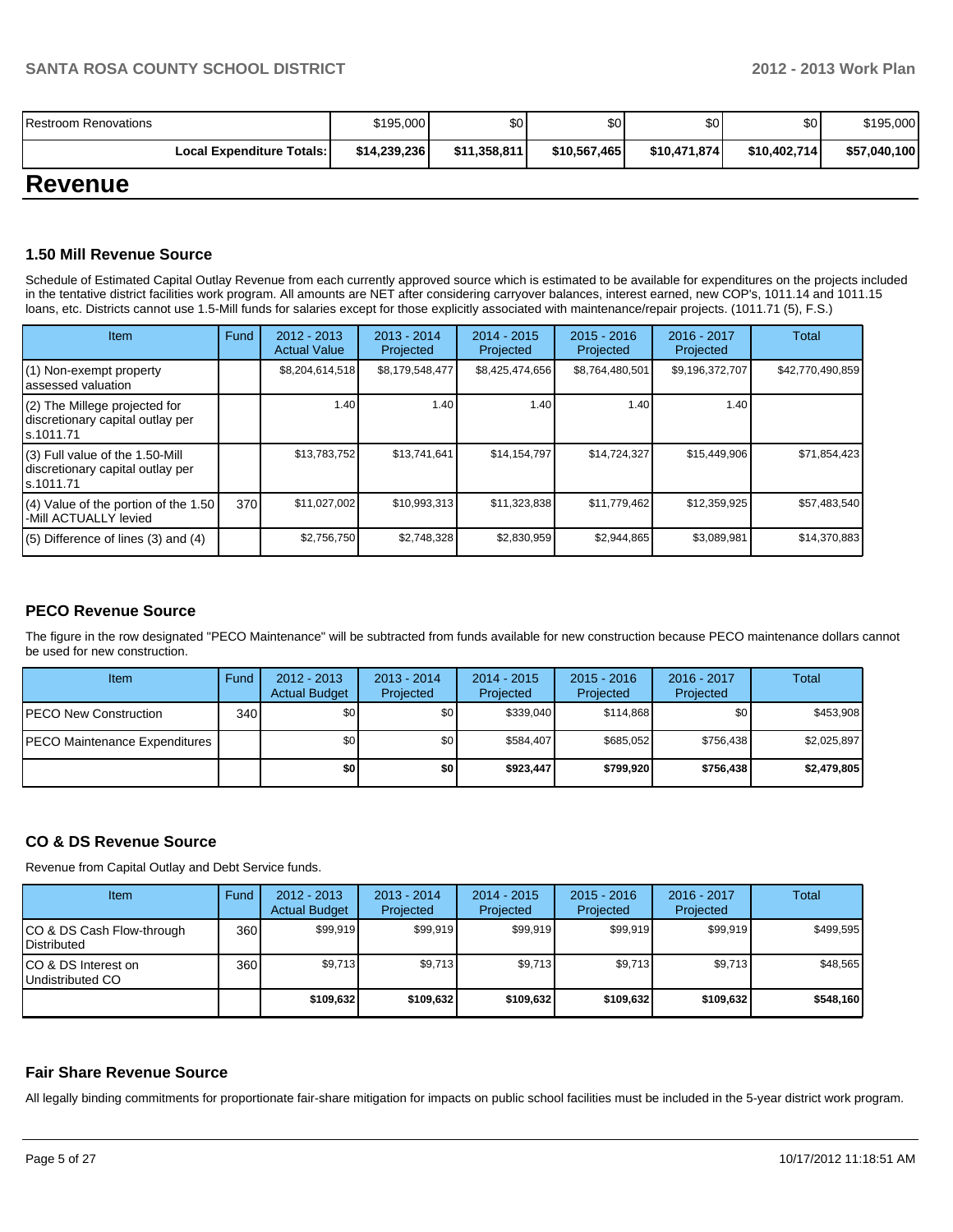Nothing reported for this section.

### **Sales Surtax Referendum**

Specific information about any referendum for a 1-cent or ½-cent surtax referendum during the previous year.

**Did the school district hold a surtax referendum during the past fiscal year 2011 - 2012?**

#### No

#### **Additional Revenue Source**

Any additional revenue sources

| Item                                                                                                   | 2012 - 2013<br><b>Actual Value</b> | 2013 - 2014<br>Projected | $2014 - 2015$<br>Projected | $2015 - 2016$<br>Projected | 2016 - 2017<br>Projected | <b>Total</b> |
|--------------------------------------------------------------------------------------------------------|------------------------------------|--------------------------|----------------------------|----------------------------|--------------------------|--------------|
| Proceeds from a s.1011.14/15 F.S. Loans                                                                | \$0                                | \$0                      | \$0                        | \$0                        | \$0                      | \$0          |
| District Bonds - Voted local bond<br>referendum proceeds per s.9, Art VII<br><b>State Constitution</b> | \$0                                | \$0                      | \$0                        | \$0                        | \$0                      | \$0          |
| Proceeds from Special Act Bonds                                                                        | \$0                                | \$0                      | \$0                        | \$0                        | \$0                      | \$0          |
| Estimated Revenue from CO & DS Bond<br>Sale                                                            | \$0                                | \$0                      | \$0                        | \$0                        | \$0                      | \$0          |
| Proceeds from Voted Capital<br>Improvements millage                                                    | \$0                                | \$0                      | \$0                        | \$0                        | \$0                      | \$0          |
| Other Revenue for Other Capital Projects                                                               | \$0                                | \$0                      | \$0                        | \$0                        | \$0                      | \$0          |
| Proceeds from 1/2 cent sales surtax<br>authorized by school board                                      | \$6,000,000                        | \$6,000,000              | \$6,000,000                | \$6,000,000                | \$6,000,000              | \$30,000,000 |
| Proceeds from local governmental<br>infrastructure sales surtax                                        | \$0                                | \$0                      | \$0                        | \$0                        | \$0                      | \$0          |
| Proceeds from Certificates of<br>Participation (COP's) Sale                                            | \$0                                | \$0                      | \$0                        | \$0                        | \$0                      | \$0          |
| Classrooms First Bond proceeds amount<br>authorized in FY 1997-98                                      | \$0                                | \$0                      | \$0                        | \$0                        | \$0                      | \$0          |
| <b>Classrooms for Kids</b>                                                                             | \$0                                | \$0                      | \$0                        | \$0                        | \$0                      | \$0          |
| <b>District Equity Recognition</b>                                                                     | \$0                                | \$0                      | \$0                        | \$0                        | \$0                      | \$0          |
| <b>Federal Grants</b>                                                                                  | \$0                                | \$0                      | \$0                        | \$0                        | \$0                      | \$0          |
| Proportionate share mitigation (actual<br>cash revenue only, not in kind donations)                    | \$0                                | \$0                      | \$0                        | \$0                        | \$0                      | \$0          |
| Impact fees received                                                                                   | \$0                                | \$0                      | \$0                        | \$0                        | \$0                      | \$0          |
| Private donations                                                                                      | \$0                                | \$0                      | \$0                        | \$0                        | \$0                      | \$0          |
| Grants from local governments or not-for-<br>profit organizations                                      | \$0                                | \$0                      | \$0                        | \$0                        | \$0                      | \$0          |
| Interest, Including Profit On Investment                                                               | \$120,000                          | \$120,000                | \$120,000                  | \$120,000                  | \$120,000                | \$600,000    |
| Revenue from Bonds pledging proceeds<br>from 1 cent or 1/2 cent Sales Surtax                           | \$0                                | \$0                      | \$0                        | \$0                        | \$0                      | \$0          |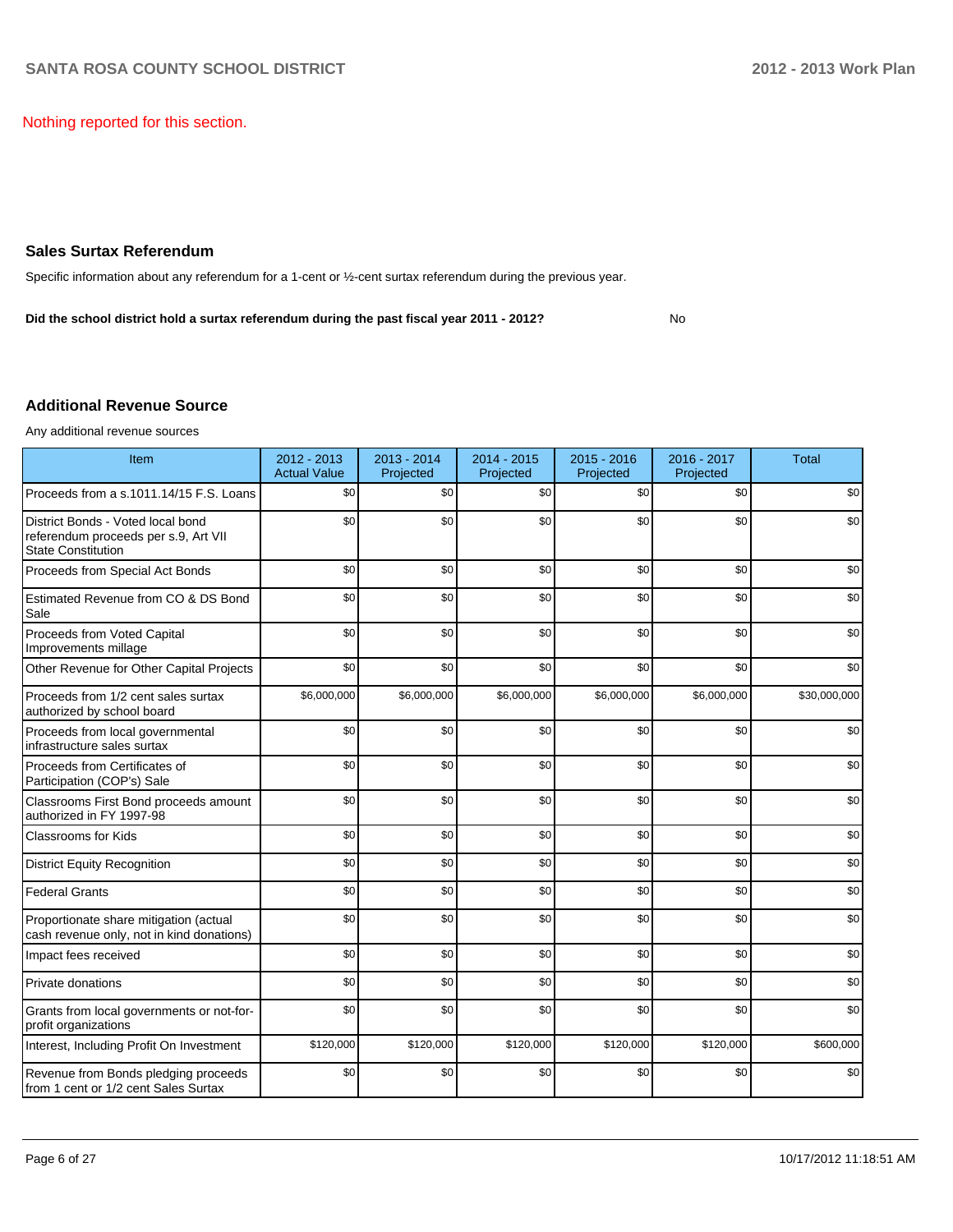| <b>ITotal Fund Balance Carried Forward</b>                                                                                  | \$20,912,918  | \$2,896,658   | \$1,866,066   | \$1,608,659    | \$2,392,362      | \$29,676,663     |
|-----------------------------------------------------------------------------------------------------------------------------|---------------|---------------|---------------|----------------|------------------|------------------|
| General Capital Outlay Obligated Fund<br><b>IBalance Carried Forward From Total</b><br><b>IFund Balance Carried Forward</b> | (\$9,686,498) | \$0           | \$0           | \$0            | \$0 <sub>1</sub> | (\$9,686,498)    |
| Special Facilities Construction Account                                                                                     | \$0           | \$0           | \$0           | \$0            | \$0 <sub>1</sub> | \$0 <sub>1</sub> |
| 10ne Cent - 1/2 Cent Sales Surtax Debt<br>I Service From Total Fund Balance Carried<br><b>IForward</b>                      | \$0           | \$0           | \$0           | \$0            | \$0              | \$0 <sub>1</sub> |
| Capital Outlay Projects Funds Balance<br>Carried Forward From Total Fund<br><b>IBalance Carried Forward</b>                 | (S2,896,658)  | (\$1,866,066) | (\$1,608,659) | (S2, 392, 362) | \$0 <sub>1</sub> | (\$8,763,745)    |
| <b>Subtotal</b>                                                                                                             | \$14,449,762  | \$7,150,592   | \$6,377,407   | \$5,336,297    | \$8,512,362      | \$41,826,420     |

## **Total Revenue Summary**

| <b>Item Name</b>                                            | 2012 - 2013<br><b>Budget</b> | 2013 - 2014<br>Projected | $2014 - 2015$<br>Projected | $2015 - 2016$<br>Projected | 2016 - 2017<br>Projected | <b>Five Year Total</b> |
|-------------------------------------------------------------|------------------------------|--------------------------|----------------------------|----------------------------|--------------------------|------------------------|
| Local 1.5 Mill Discretionary Capital Outlay<br>Revenue      | \$11,027,002                 | \$10,993,313             | \$11,323,838               | \$11,779,462               | \$12,359,925             | \$57,483,540           |
| IPECO and 1.5 Mill Maint and Other 1.5<br>Mill Expenditures | (\$14,239,236)               | (S11, 358, 811)          | (\$10,567,465)             | (\$10,471,874)             | (\$10,402,714)           | (\$57,040,100)         |
| <b>IPECO Maintenance Revenue</b>                            | \$0                          | \$0                      | \$584.407                  | \$685.052                  | \$756.438                | \$2,025,897            |
| <b>Available 1.50 Mill for New</b><br><b>Construction</b>   | (\$3,212,234)                | $($ \$365,498) $ $       | \$756.373                  | \$1,307,588                | \$1,957,211              | \$443,440              |

| Item Name                             | 2012 - 2013<br><b>Budget</b> | $2013 - 2014$<br>Projected | $2014 - 2015$<br>Projected | $2015 - 2016$<br>Projected | $2016 - 2017$<br>Projected | <b>Five Year Total</b> |
|---------------------------------------|------------------------------|----------------------------|----------------------------|----------------------------|----------------------------|------------------------|
| ICO & DS Revenue                      | \$109,632                    | \$109,632                  | \$109,632                  | \$109,632                  | \$109,632                  | \$548,160              |
| <b>IPECO New Construction Revenue</b> | \$0                          | \$0                        | \$339,040                  | \$114,868                  | \$0                        | \$453,908              |
| Other/Additional Revenue              | \$14,449,762                 | \$7,150,592                | \$6,377,407                | \$5,336,297                | \$8,512,362                | \$41,826,420           |
| <b>Total Additional Revenue</b>       | \$14,559,394                 | \$7,260,224                | \$6,826,079                | \$5,560,797                | \$8,621,994                | \$42,828,488           |
| <b>Total Available Revenue</b>        | \$11,347,160                 | \$6,894,726                | \$7,582,452                | \$6,868,385                | \$10,579,205               | \$43,271,928           |

# **Project Schedules**

## **Capacity Project Schedules**

A schedule of capital outlay projects necessary to ensure the availability of satisfactory classrooms for the projected student enrollment in K-12 programs.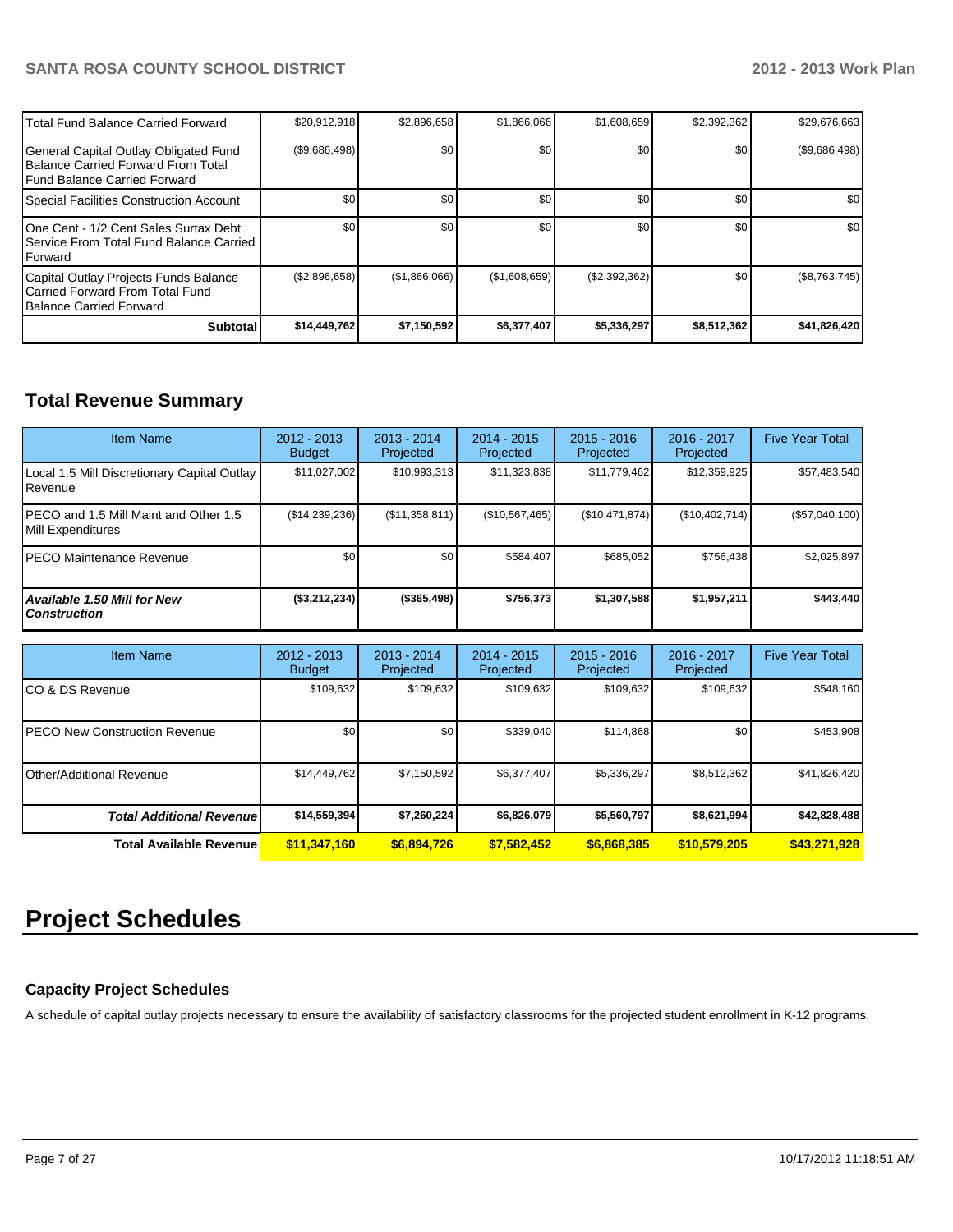| <b>Project Description</b>                                                                                                                                                       | Location                                                 |                          | 2012 - 2013    | 2013 - 2014    | 2014 - 2015 | 2015 - 2016 | 2016 - 2017 | Total          | Funded |
|----------------------------------------------------------------------------------------------------------------------------------------------------------------------------------|----------------------------------------------------------|--------------------------|----------------|----------------|-------------|-------------|-------------|----------------|--------|
| New Vocal Music<br>Classroom & Band<br>Classroom (2012-13)                                                                                                                       | <b>JAY JUNIOR</b><br><b>SENIOR HIGH</b>                  | Planned<br>Cost:         | \$404,390      | \$0            | \$0         | \$0         | \$0         | \$404,390 Yes  |        |
|                                                                                                                                                                                  |                                                          | <b>Student Stations:</b> | 65             | 0              | $\mathbf 0$ | $\mathbf 0$ | 0           | 65             |        |
|                                                                                                                                                                                  |                                                          | Total Classrooms:        | $\overline{2}$ | 0              | 0           | 0           | 0           | $\overline{2}$ |        |
|                                                                                                                                                                                  |                                                          | Gross Sq Ft:             | 3,710          | 0              | $\mathbf 0$ | 0           | 0           | 3,710          |        |
| Remodel 6<br>Classrooms into<br>Resource Rooms,<br>Skills Lab, and ESE<br>Full-time Rooms<br>$(2016 - 17)$                                                                       | <b>BENNETT C.</b><br><b>RUSSELL</b><br><b>ELEMENTARY</b> | Planned<br>Cost:         | \$0            | \$0            | \$0         | \$0         | \$468,300   | \$468,300 Yes  |        |
|                                                                                                                                                                                  |                                                          | <b>Student Stations:</b> | $\mathbf 0$    | 0              | $\mathbf 0$ | $\mathbf 0$ | $-92$       | $-92$          |        |
|                                                                                                                                                                                  |                                                          | <b>Total Classrooms:</b> | 0              | 0              | 0           | 0           | $\Omega$    | $\Omega$       |        |
|                                                                                                                                                                                  |                                                          | Gross Sq Ft:             | $\mathbf 0$    | 0              | $\mathbf 0$ | 0           | 5,575       | 5,575          |        |
| Remodel Clsrms into<br>Skills Lab, Resource<br>Room, & ESE<br>Resource Room<br>$(2016-17)$                                                                                       | <b>BERRYHILL</b><br><b>ELEMENTARY</b>                    | Planned<br>Cost:         | \$0            | \$0            | \$0         | \$0         | \$163,296   | \$163,296 Yes  |        |
|                                                                                                                                                                                  |                                                          | <b>Student Stations:</b> | $-18$          | 0              | $\mathbf 0$ | 0           | $-36$       | $-54$          |        |
|                                                                                                                                                                                  |                                                          | <b>Total Classrooms:</b> | $\mathbf 0$    | 0              | 0           | 0           | 0           | 0              |        |
|                                                                                                                                                                                  |                                                          | Gross Sq Ft:             | 972            | 0              | 0           | 0           | 1,944       | 2,916          |        |
| Removing Building 2<br>Clsrms (2012-13)                                                                                                                                          | <b>CHUMUCKLA</b><br><b>ELEMENTARY</b>                    | Planned<br>Cost:         | \$143,556      | \$0            | \$0         | \$0         | \$0         | \$143,556 Yes  |        |
|                                                                                                                                                                                  |                                                          | <b>Student Stations:</b> | $-44$          | 0              | 0           | 0           | 0           | $-44$          |        |
|                                                                                                                                                                                  |                                                          | Total Classrooms:        | $\mathbf 0$    | 0              | 0           | 0           | 0           | $\Omega$       |        |
|                                                                                                                                                                                  |                                                          | Gross Sq Ft:             | $-1,709$       | 0              | 0           | $\Omega$    | 0           | $-1,709$       |        |
| Remodel 3 Clsrms<br>Into Resource<br>Rooms, & ESE<br>Resource Rooms<br>(2015-16); Remodel<br>2 Clsrms into ESE<br>Full-time Clsrm &<br><b>ESE Itinerant Space</b><br>$(2016-17)$ | S S DIXON<br><b>INTERMEDIATE</b>                         | Planned<br>Cost:         | \$0            | \$0            | \$0         | \$247,716   | \$136,080   | \$383,796 Yes  |        |
|                                                                                                                                                                                  |                                                          | <b>Student Stations:</b> | 0              | $\overline{0}$ | $\mathbf 0$ | $-66$       | $-34$       | $-100$         |        |
|                                                                                                                                                                                  |                                                          | <b>Total Classrooms:</b> | 0              | 0              | 0           | 0           | 0           | $\Omega$       |        |
|                                                                                                                                                                                  |                                                          | Gross Sq Ft:             | 0              | $\mathbf 0$    | 0           | 2,949       | 1,620       | 4,569          |        |
| New Clsrm, Skills<br>Lab, ESE Part-time<br>Rm & Full-time Rm<br>$(2015-16)$                                                                                                      | S S DIXON<br><b>PRIMARY</b>                              | Planned<br>Cost:         | \$0            | \$0            | \$0         | \$923,597   | \$0         | \$923,597 Yes  |        |
|                                                                                                                                                                                  |                                                          | <b>Student Stations:</b> | 0              | $\overline{0}$ | $\mathbf 0$ | 43          | 0           | 43             |        |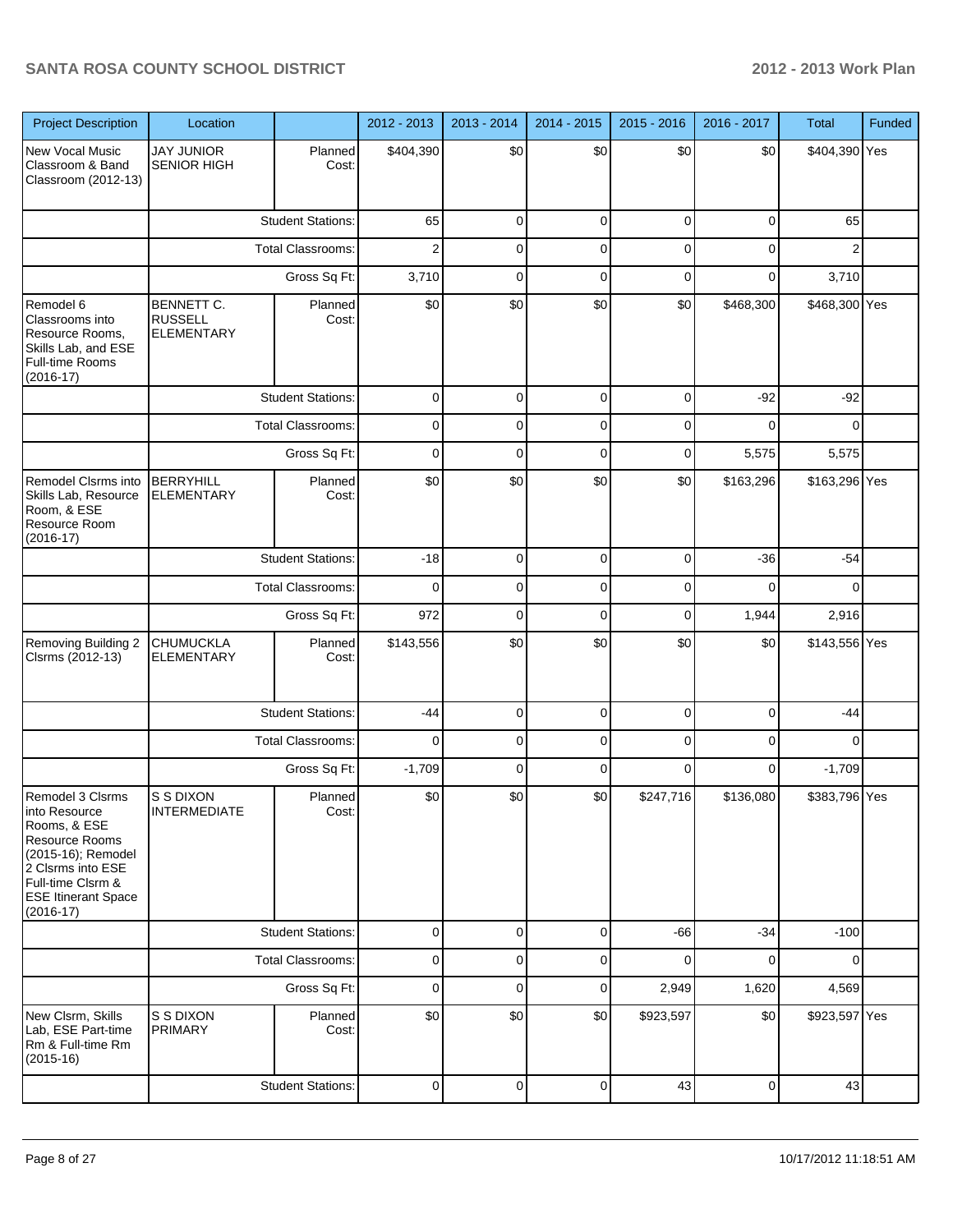|                                                                                                                                                                                                   |                                         | <b>Total Classrooms:</b> | $\mathbf 0$ | 0              | $\mathbf 0$ | 4           | 0           | 4                          |  |
|---------------------------------------------------------------------------------------------------------------------------------------------------------------------------------------------------|-----------------------------------------|--------------------------|-------------|----------------|-------------|-------------|-------------|----------------------------|--|
|                                                                                                                                                                                                   |                                         | Gross Sq Ft:             | $\mathbf 0$ | $\mathbf 0$    | $\mathbf 0$ | 4,669       | 0           | 4,669                      |  |
| Remodel Clsrms into<br>Primary Space,<br>Mech. Rm, Storage<br>Rms, & Restrms<br>(2015-16); Remodel<br><b>CIsrms into Resource</b><br>Rms, ESE Resource<br>Rms, & ESE Itinerant<br>Space (2016-17) | <b>EAST MILTON</b><br><b>ELEMENTARY</b> | Planned<br>Cost:         | \$0         | \$0            | \$0         | \$386,148   | \$374,472   | \$760,620 Yes              |  |
|                                                                                                                                                                                                   |                                         | <b>Student Stations:</b> | $\mathbf 0$ | $\mathbf 0$    | $\mathbf 0$ | $-16$       | $-88$       | $-104$                     |  |
|                                                                                                                                                                                                   |                                         | <b>Total Classrooms:</b> | $\mathbf 0$ | $\mathbf 0$    | $\Omega$    | $\Omega$    | $\Omega$    | $\Omega$                   |  |
|                                                                                                                                                                                                   |                                         | Gross Sq Ft:             | $\mathbf 0$ | $\mathbf 0$    | $\Omega$    | 4,597       | 4,458       | 9,055                      |  |
| Remove 2 Leased<br>Relocatables (2014-<br>15); Remodel Clsrms<br>into Resource Rms,<br>ESE Part-time & Full-<br>time Rms, ESE<br>Itinerant, Storage, &<br>Restrms (2016-17)                       | HOLLEY-NAVARRE<br><b>INTERMEDIATE</b>   | Planned<br>Cost:         | \$0         | \$0            | \$50,000    | \$0         | \$389,676   | \$439,676 Yes              |  |
|                                                                                                                                                                                                   |                                         | <b>Student Stations:</b> | 0           | $\mathbf 0$    | $-44$       | $\mathbf 0$ | $-85$       | $-129$<br>$-2$<br>$\Omega$ |  |
|                                                                                                                                                                                                   |                                         | <b>Total Classrooms:</b> | $\mathbf 0$ | 0              | $-2$        | 0           |             |                            |  |
|                                                                                                                                                                                                   | Gross Sq Ft:                            |                          | $\mathbf 0$ | $\mathbf 0$    | $-2,788$    | $\mathbf 0$ | 4,639       | 1,851                      |  |
| Remodel Clsrm into<br><b>ESE Resource &amp;</b><br>Itinerant Space (2014<br>$-15)$                                                                                                                | <b>HOLLEY NAVARRE</b><br><b>PRIMARY</b> | Planned<br>Cost:         | \$0         | \$0            | \$60,984    | \$0         | \$0         | \$60,984 Yes               |  |
|                                                                                                                                                                                                   |                                         | <b>Student Stations:</b> |             | $\mathbf 0$    | $-18$       | $\mathbf 0$ | $\mathbf 0$ | $-18$                      |  |
|                                                                                                                                                                                                   |                                         | <b>Total Classrooms:</b> | $\mathbf 0$ | 0              | $\Omega$    | 0           | 0           | $\Omega$                   |  |
|                                                                                                                                                                                                   |                                         | Gross Sq Ft:             | $\mathbf 0$ | $\mathbf 0$    | 726         | $\mathbf 0$ | 0           | 726                        |  |
| Demolish Bldg 4;<br>Demolish portion of<br>Bldg 1 (unfunded)                                                                                                                                      | <b>JAY ELEMENTARY</b>                   | Planned<br>Cost:         | \$0         | \$0            | \$946,344   | \$0         | \$1,141,476 | \$2,087,820 No             |  |
|                                                                                                                                                                                                   |                                         | <b>Student Stations:</b> | $\mathbf 0$ | $\mathbf 0$    | $-216$      | $\mathbf 0$ | $-238$      | $-454$                     |  |
|                                                                                                                                                                                                   |                                         | Total Classrooms:        | $\mathbf 0$ | $\mathbf 0$    | $-10$       | $\mathbf 0$ | $-12$       | $-22$                      |  |
|                                                                                                                                                                                                   |                                         | Gross Sq Ft:             | $\mathbf 0$ | $\mathbf 0$    | $-11,266$   | $\mathbf 0$ | $-13,589$   | $-24,855$                  |  |
| New 2 Pri Clsrms,<br>ESE Part-time, & 2<br><b>ESE Fulltime Clsrms</b><br>$(2014-15)$                                                                                                              | <b>JAY ELEMENTARY</b>                   | Planned<br>Cost:         | \$0         | \$0            | \$561,319   | \$0         | \$0         | \$561,319 Yes              |  |
|                                                                                                                                                                                                   |                                         | <b>Student Stations:</b> | $\mathbf 0$ | $\mathbf 0$    | 71          | $\mathbf 0$ | $\mathbf 0$ | 71                         |  |
|                                                                                                                                                                                                   |                                         | Total Classrooms:        | $\mathbf 0$ | $\mathbf 0$    | 5           | $\mathbf 0$ | $\mathbf 0$ | 5                          |  |
|                                                                                                                                                                                                   |                                         | Gross Sq Ft:             | $\pmb{0}$   | $\overline{0}$ | 4,639       | $\pmb{0}$   | $\pmb{0}$   | 4,639                      |  |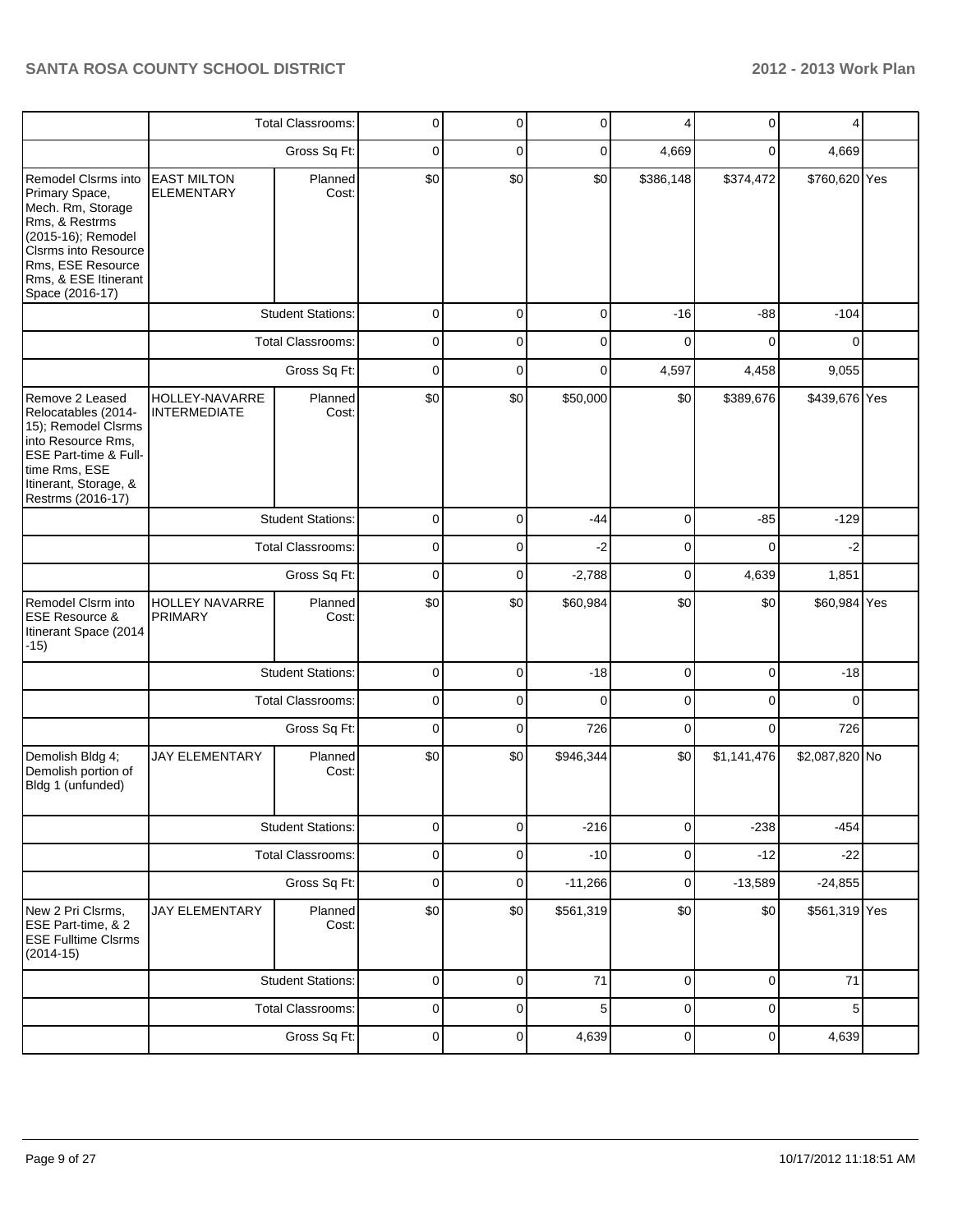| Remodel 2 Clsrms<br>into ESE Resource,<br>Supplemental,<br>Observation,<br>Timeout, Itinerant, &<br>Storage Spaces<br>$(2015-16)$                                                                                                                   | ORIOLE BEACH<br><b>ELEMENTARY</b>          | Planned<br>Cost:         | \$0         | \$0         | \$0         | \$185,640   | \$0         | \$185,640 Yes |  |
|-----------------------------------------------------------------------------------------------------------------------------------------------------------------------------------------------------------------------------------------------------|--------------------------------------------|--------------------------|-------------|-------------|-------------|-------------|-------------|---------------|--|
|                                                                                                                                                                                                                                                     |                                            | <b>Student Stations:</b> | 0           | 0           | $\mathbf 0$ | $-44$       | $\mathbf 0$ | $-44$         |  |
|                                                                                                                                                                                                                                                     | <b>Total Classrooms:</b>                   |                          | 0           | $\Omega$    | $\mathbf 0$ | $\Omega$    | $\mathbf 0$ | 0             |  |
|                                                                                                                                                                                                                                                     | Gross Sq Ft:                               |                          | 0           | 0           | $\mathbf 0$ | 2,210       | 0           | 2,210         |  |
| Remodel Clsrms into<br>Resource Rms, ESE<br>Part-time, Full-time,<br>Resource, Storage,<br>Observation,<br>Supplemental<br>Instruction, &<br>Restrooms Spaces<br>(2014-15); Remodel<br><b>Clsrms into Resource</b><br>Rms & Storage (2015<br>$-16)$ | PEA RIDGE<br><b>ELEMENTARY</b>             | Planned<br>Cost:         | \$0         | \$0         | \$509,280   | \$170,436   | \$0         | \$679,716 Yes |  |
|                                                                                                                                                                                                                                                     |                                            | <b>Student Stations:</b> | 0           | $\mathbf 0$ | $-82$       | $-40$       | 0           | $-122$        |  |
|                                                                                                                                                                                                                                                     |                                            | <b>Total Classrooms:</b> | 0           | $\Omega$    | $\Omega$    | $\Omega$    | 0           | $\Omega$      |  |
|                                                                                                                                                                                                                                                     |                                            | Gross Sq Ft:             | $\mathbf 0$ | $\mathbf 0$ | 6,062       | 2,029       | $\mathbf 0$ | 8,091         |  |
| Remodel 2 Clsrms<br>into Skills Lab,<br>Resource Rm, ESE<br>Resource, & Storage<br>(2014-15); Remodel<br>2 Clsrms into<br>Resource Rms, ESE<br>Resource, & Storage<br>$(2016-17)$                                                                   | W H RHODES<br><b>ELEMENTARY</b>            | Planned<br>Cost:         | \$0         | \$0         | \$136,080   | \$0         | \$253,680   | \$389,760 Yes |  |
|                                                                                                                                                                                                                                                     |                                            | <b>Student Stations:</b> | 0           | 0           | $-22$       | 0           | $-72$       | $-94$         |  |
|                                                                                                                                                                                                                                                     |                                            | <b>Total Classrooms:</b> | 0           | $\mathbf 0$ | $\Omega$    | 0           | $\Omega$    | $\Omega$      |  |
|                                                                                                                                                                                                                                                     |                                            | Gross Sq Ft:             | $\mathbf 0$ | 0           | 1,620       | 0           | 3,020       | 4,640         |  |
| Remodel<br>Intermediate Clsrms<br>into Primary Clsrms<br>$(2015-16)$                                                                                                                                                                                | <b>WEST NAVARRE</b><br><b>INTERMEDIATE</b> | Planned<br>Cost:         | \$0         | \$0         | \$0         | \$574,056   | \$0         | \$574,056 Yes |  |
|                                                                                                                                                                                                                                                     |                                            | <b>Student Stations:</b> | 0           | 0           | 0           | $-28$       | $\mathbf 0$ | $-28$         |  |
|                                                                                                                                                                                                                                                     |                                            | <b>Total Classrooms:</b> | 0           | 0           | 0           | 0           | 0           | 0             |  |
|                                                                                                                                                                                                                                                     |                                            | Gross Sq Ft:             | $\mathbf 0$ | $\mathbf 0$ | $\mathbf 0$ | 6,834       | $\mathbf 0$ | 6,834         |  |
| Remodel Clsrms into<br>ESE Part-time & Full-<br>time Rms (2015-16)                                                                                                                                                                                  | <b>WEST NAVARRE</b><br><b>PRIMARY</b>      | Planned<br>Cost:         | \$0         | \$0         | \$0         | \$207,900   | \$0         | \$207,900 Yes |  |
|                                                                                                                                                                                                                                                     |                                            | <b>Student Stations:</b> | 0           | 0           | $\mathbf 0$ | $-14$       | $\mathbf 0$ | $-14$         |  |
|                                                                                                                                                                                                                                                     |                                            | <b>Total Classrooms:</b> | 0           | 0           | 0           | $\mathbf 0$ | $\mathbf 0$ | 0             |  |
|                                                                                                                                                                                                                                                     |                                            | Gross Sq Ft:             | 0           | 0           | 0           | 2,475       | $\pmb{0}$   | 2,475         |  |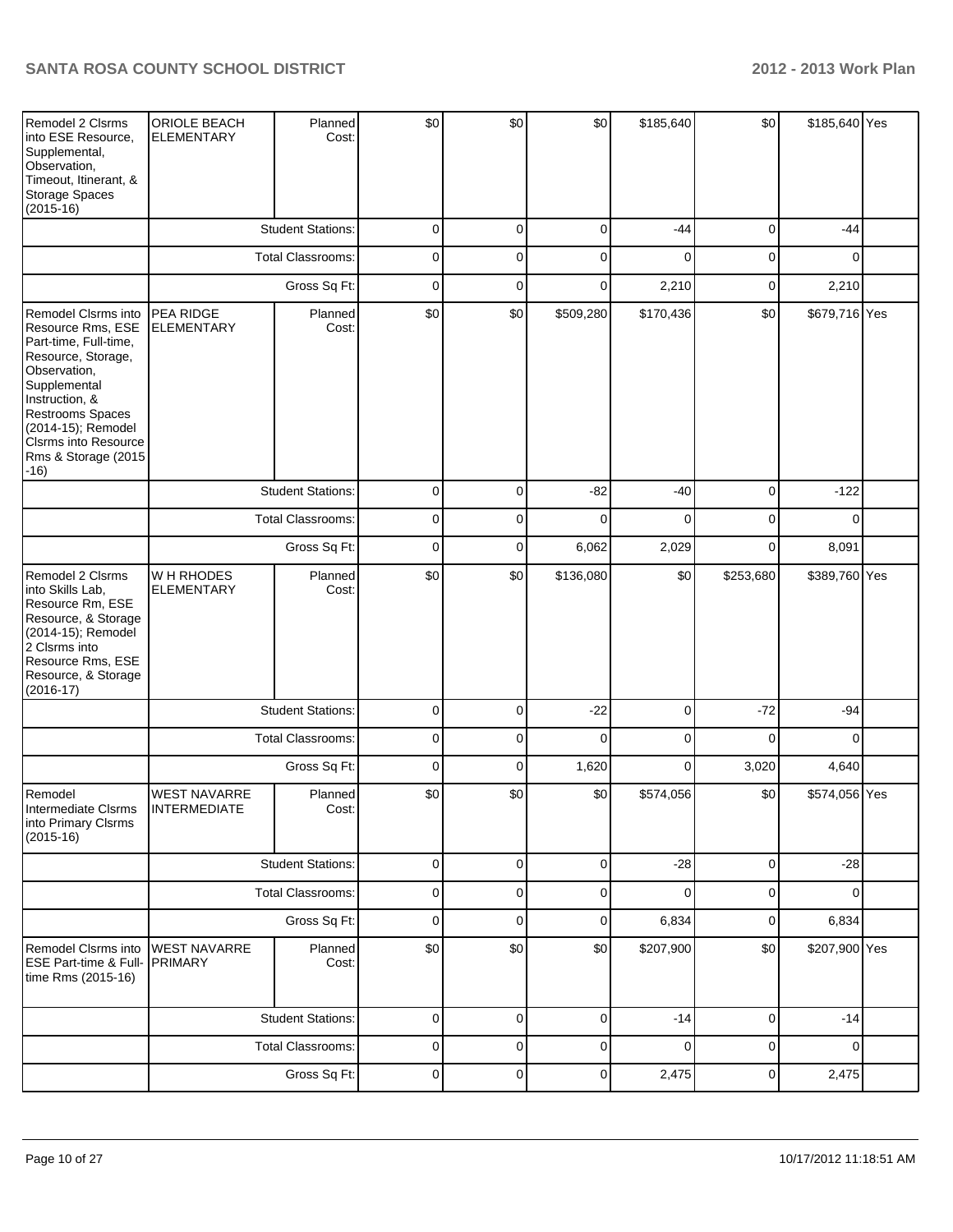| Remodel Clsrms into<br>ESE Full-time,<br>Resource, & Storage<br>Spaces (2015-16)                                                                                           | <b>AVALON MIDDLE</b>                       | Planned<br>Cost:         | \$0         | \$0         | \$0         | \$289,395   | \$0         | \$289,395 Yes          |  |  |
|----------------------------------------------------------------------------------------------------------------------------------------------------------------------------|--------------------------------------------|--------------------------|-------------|-------------|-------------|-------------|-------------|------------------------|--|--|
|                                                                                                                                                                            |                                            | <b>Student Stations:</b> | $\mathbf 0$ | $\mathbf 0$ | $\mathbf 0$ | $-56$       | $\mathbf 0$ | $-56$                  |  |  |
|                                                                                                                                                                            |                                            | Total Classrooms:        | $\mathbf 0$ | $\Omega$    | $\Omega$    | $\Omega$    | 0           | $\Omega$               |  |  |
|                                                                                                                                                                            |                                            | Gross Sq Ft:             | $\mathbf 0$ | $\mathbf 0$ | $\mathbf 0$ | 2,655       | $\mathbf 0$ | 2,655                  |  |  |
| <b>Remodel Vocal</b><br>Clsrm into Science<br>Lab, Itinerant, &<br>Storage Space (2014<br>-15); New Skills Lab<br>$(2015-16)$                                              | <b>GULF BREEZE</b><br><b>MIDDLE</b>        | Planned<br>Cost:         | \$0         | \$0         | \$154,889   | \$71,214    | \$0         | \$226,103 Yes          |  |  |
|                                                                                                                                                                            |                                            | <b>Student Stations:</b> | $\mathbf 0$ | $\Omega$    | $-3$        | 22          | $\mathbf 0$ | 19                     |  |  |
|                                                                                                                                                                            |                                            | <b>Total Classrooms:</b> | $\mathbf 0$ | 0           | $\Omega$    |             | $\Omega$    |                        |  |  |
|                                                                                                                                                                            |                                            | Gross Sq Ft:             | $\mathbf 0$ | 0           | 1,421       | 858         | $\Omega$    | 2,279                  |  |  |
| Remodel Clsrm into<br>ESE Part-Time Rm<br>$(2016-17)$                                                                                                                      | HOLLEY-NAVARRE<br><b>MIDDLE</b>            | Planned<br>Cost:         | \$0         | \$0         | \$0         | \$0         | \$104,640   | \$104,640 Yes          |  |  |
|                                                                                                                                                                            |                                            | <b>Student Stations:</b> | $\mathbf 0$ | $\mathbf 0$ | $\mathbf 0$ | $\mathbf 0$ | $-7$        | $-7$                   |  |  |
|                                                                                                                                                                            |                                            | <b>Total Classrooms:</b> | $\mathbf 0$ | $\mathbf 0$ | $\mathbf 0$ | $\Omega$    | $\Omega$    | $\Omega$<br>960<br>960 |  |  |
|                                                                                                                                                                            | Gross Sq Ft:                               |                          | $\mathbf 0$ | $\mathbf 0$ | $\mathbf 0$ | $\mathbf 0$ |             |                        |  |  |
| Remodel Home Ec<br>Lab into Science Lab<br>w/Storage; Add New<br>Vocal Music Rm<br>(unfunded)                                                                              | <b>MARTIN LUTHER</b><br><b>KING MIDDLE</b> | Planned<br>Cost:         | \$0         | \$0         | \$0         | \$0         | \$840,820   | \$840,820 No           |  |  |
|                                                                                                                                                                            |                                            | <b>Student Stations:</b> | $\mathbf 0$ | $\Omega$    | $\mathbf 0$ | $\Omega$    | 34          | 34                     |  |  |
|                                                                                                                                                                            |                                            | <b>Total Classrooms:</b> | $\mathbf 0$ | $\mathbf 0$ | $\mathbf 0$ | $\Omega$    |             |                        |  |  |
|                                                                                                                                                                            |                                            | Gross Sq Ft:             | $\Omega$    | $\Omega$    | $\Omega$    | $\Omega$    | 4,310       | 4,310                  |  |  |
| Remodel Clsrms into<br><b>ESE Resource,</b><br>Observatrion,<br>Itinerant, & Storage<br>Spaces (2016-17)                                                                   | WOODLAWN<br><b>BEACH MIDDLE</b>            | Planned<br>Cost:         | \$0         | \$0         | \$0         | \$0         | \$214,730   | \$214,730 Yes          |  |  |
|                                                                                                                                                                            |                                            | <b>Student Stations:</b> | $\pmb{0}$   | 0           | $\pmb{0}$   | $\mathbf 0$ | $-44$       | $-44$                  |  |  |
|                                                                                                                                                                            |                                            | Total Classrooms:        | $\pmb{0}$   | $\pmb{0}$   | $\pmb{0}$   | $\mathbf 0$ | 0           | 0                      |  |  |
|                                                                                                                                                                            |                                            | Gross Sq Ft:             | $\pmb{0}$   | 0           | $\pmb{0}$   | $\mathbf 0$ | 1,970       | 1,970                  |  |  |
| New Med Ag Lab &<br>Associated Spaces<br>(2013-14); New Sr<br>Skills Lab (2015-16);<br>Remodel Rms into<br>Primary Clsrms,<br>Skills Labs, Storage,<br>& Restrms (2016-17) | CENTRAL SCHOOL                             | Planned<br>Cost:         | \$0         | \$262,192   | \$0         | \$235,200   | \$650,000   | \$1,147,392 Yes        |  |  |
|                                                                                                                                                                            |                                            | <b>Student Stations:</b> | 0           | 20          | $\pmb{0}$   | 25          | $-29$       | 16                     |  |  |
|                                                                                                                                                                            |                                            | Total Classrooms:        | $\pmb{0}$   | 1           | $\pmb{0}$   | 1           | $\pmb{0}$   | $\overline{c}$         |  |  |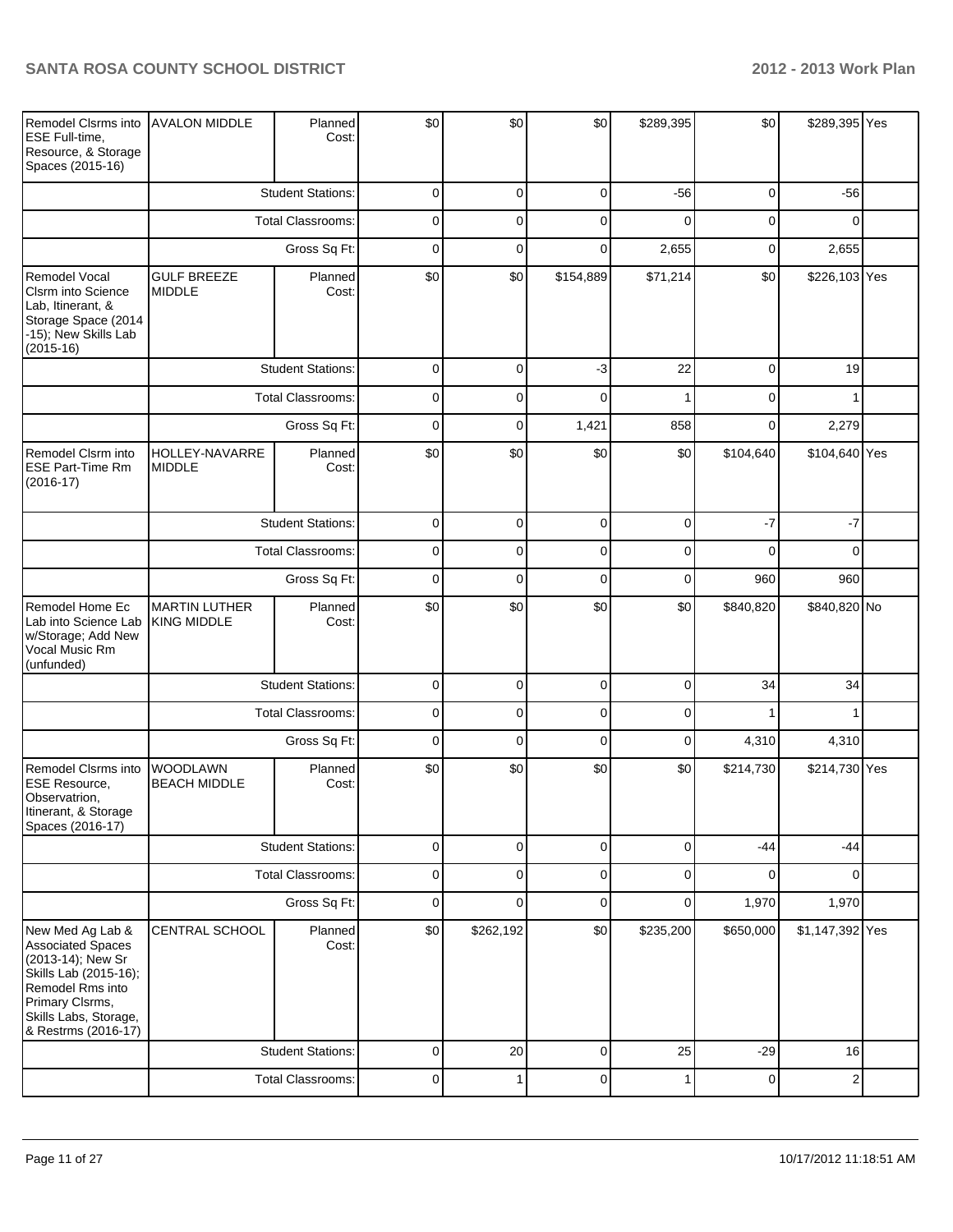|                                                                                                                       |                                          | Gross Sq Ft:             | 0            | 3,022       | 0           | 800         | 6,250          | 10,072          |  |
|-----------------------------------------------------------------------------------------------------------------------|------------------------------------------|--------------------------|--------------|-------------|-------------|-------------|----------------|-----------------|--|
| Demolish Bldg 2;<br>Demolish Bldgs 5 & 6<br>(unfunded)                                                                | <b>CENTRAL SCHOOL</b>                    | Planned<br>Cost:         | \$0          | \$0         | \$327,184   | \$0         | \$475,904      | \$803,088 No    |  |
|                                                                                                                       |                                          | <b>Student Stations:</b> | 0            | 0           | $-50$       | 0           | $-75$          | $-125$          |  |
|                                                                                                                       |                                          | <b>Total Classrooms:</b> | 0            | 0           | $-2$        | 0           | $-3$           | $-5$            |  |
|                                                                                                                       |                                          | Gross Sq Ft:             | 0            | 0           | $-3,146$    | 0           | $-4,576$       | $-7,722$        |  |
| Remove 3<br>Relocatables;<br>Remodel Clsrms into<br><b>ESE Resource Rms</b><br>& Storage (unfunded)                   | <b>GULF BREEZE</b><br><b>SENIOR HIGH</b> | Planned<br>Cost:         | \$0          | \$0         | \$0         | \$269,568   | \$380,120      | \$649,688 No    |  |
|                                                                                                                       |                                          | <b>Student Stations:</b> | $\mathbf 0$  | 0           | $\mathbf 0$ | $-75$       | $-125$         | $-200$          |  |
|                                                                                                                       |                                          | <b>Total Classrooms:</b> | 0            | 0           | $\mathbf 0$ | -3          | 0              | $-3$            |  |
|                                                                                                                       |                                          | Gross Sq Ft:             | $\mathbf{0}$ | $\Omega$    | $\mathbf 0$ | $-2,592$    | 3,655          | 1,063           |  |
| Demo Bldg 3 (-5<br>Clsrms); Add 4<br>Science Labs & 2<br>Science Demo Rms<br>(2012-13); Demolish<br>Bldg 17 (2013-14) | <b>MILTON SENIOR</b><br>HIGH             | Planned<br>Cost:         | \$2,500,000  | \$130,936   | \$0         | \$0         | \$0            | \$2,630,936 Yes |  |
|                                                                                                                       |                                          | <b>Student Stations:</b> | 45           | $-25$       | $\mathbf 0$ | 0           | $\overline{0}$ | 20              |  |
|                                                                                                                       | <b>Total Classrooms:</b>                 |                          | 2            | $-1$        | $\mathbf 0$ | 0           | 0              | 1               |  |
|                                                                                                                       |                                          | Gross Sq Ft:             | 1,647        | $-1,259$    | $\mathbf 0$ | 0           | 0              | 388             |  |
| New Construction<br>Tech Lab (2013-14);<br>Removing<br>Relocatables (2015-<br>16)                                     | NAVARRE SENIOR<br><b>HIGH</b>            | Planned<br>Cost:         | \$0          | \$317,250   | \$0         | \$74,800    | \$0            | \$392,050 Yes   |  |
|                                                                                                                       |                                          | <b>Student Stations:</b> | 0            | 25          | $\mathbf 0$ | $-50$       | 0              | $-25$           |  |
|                                                                                                                       |                                          | <b>Total Classrooms:</b> | 0            |             | 0           | -2          | 0              | $-1$            |  |
|                                                                                                                       |                                          | Gross Sq Ft:             | 0            | 3,375       | $\mathbf 0$ | $-1,728$    | 0              | 1,647           |  |
| Resource Rm & ESE<br>Resource &<br>Supplementary<br>Spaces, & Storage<br>$(2016-17)$                                  | Remodel Clsrms into PACE SENIOR HIGH     | Planned<br>Cost:         | \$0          | \$0         | \$0         | \$0         | \$335,712      | \$335,712 Yes   |  |
|                                                                                                                       |                                          | <b>Student Stations:</b> | 0            | 0           | $\mathbf 0$ | 0           | $-100$         | $-100$          |  |
|                                                                                                                       |                                          | <b>Total Classrooms:</b> | 0            | 0           | $\mathbf 0$ | 0           | 0              | 0               |  |
|                                                                                                                       |                                          | Gross Sq Ft:             | 0            | 0           | $\mathbf 0$ | 0           | 3,228          | 3,228           |  |
| Remodel Rms for Sr<br>Hi Clsrm, Resource<br>Rms, & Storage;<br>Demolish bldgs 6 &<br>26 (unfunded)                    | <b>MILTON SENIOR</b><br><b>HIGH</b>      | Planned<br>Cost:         | \$0          | \$0         | \$0         | \$396,240   | \$1,407,536    | \$1,803,776 No  |  |
|                                                                                                                       |                                          | <b>Student Stations:</b> | 0            | $\mathbf 0$ | $\mathbf 0$ | $-25$       | $-225$         | $-250$          |  |
|                                                                                                                       |                                          | <b>Total Classrooms:</b> | 0            | 0           | $\mathbf 0$ | $\mathbf 0$ | $-10$          | $-10$           |  |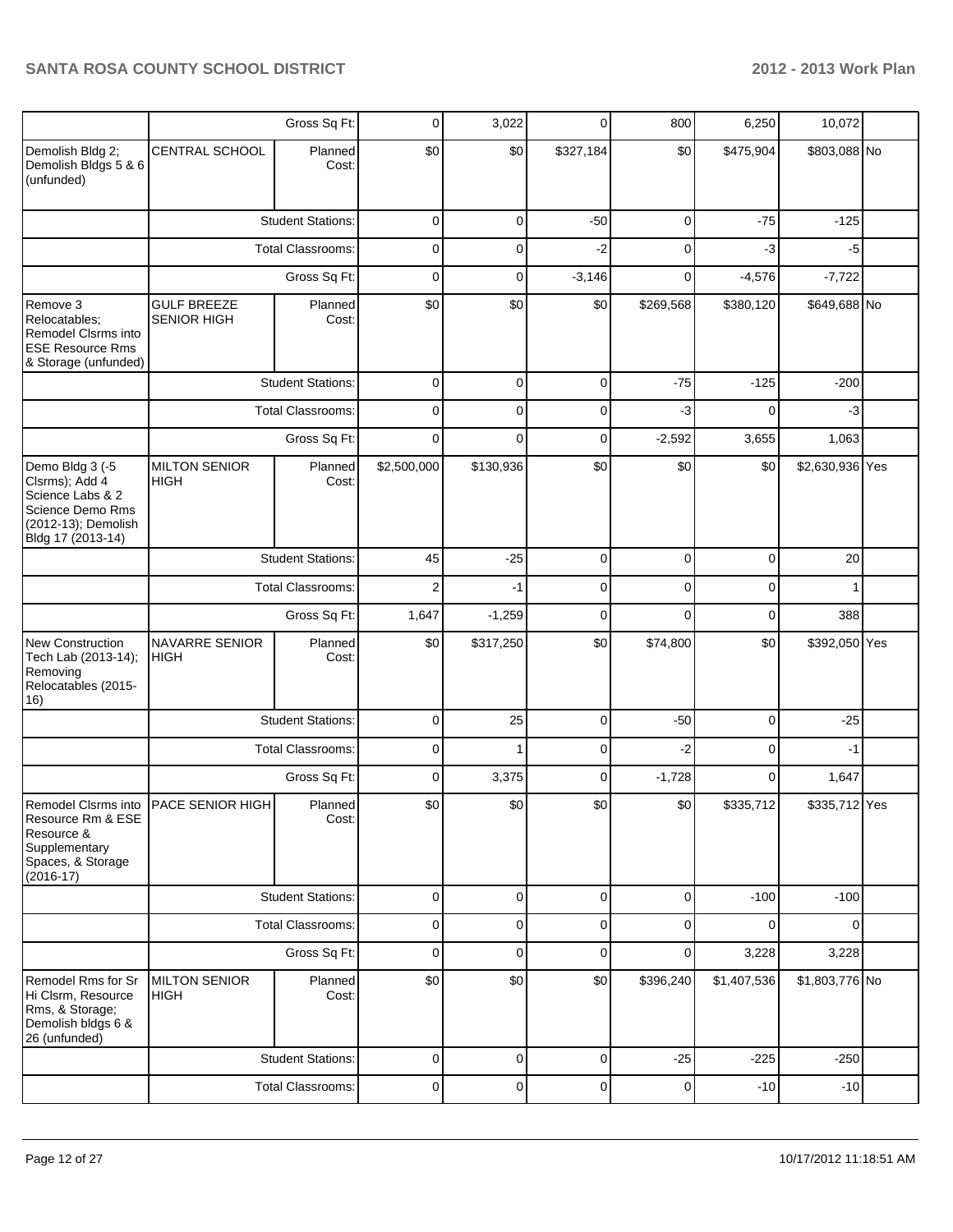|                                                                                                         |                | Gross Sq Ft:             | 0              |     | 0        | 3,810    | $-13,534$ | $-9,724$      |  |
|---------------------------------------------------------------------------------------------------------|----------------|--------------------------|----------------|-----|----------|----------|-----------|---------------|--|
| Remodel Clsrms into<br>Resource, ESE Full-<br>time, Vocational,<br>Storage Rms, &<br>Restrms (unfunded) | R HOBBS MIDDLE | Planned<br>Cost:         | \$0            | \$0 | \$0      | \$0      | \$416,598 | \$416,598 No  |  |
|                                                                                                         |                | <b>Student Stations:</b> | 0              |     | $\Omega$ | 0        | $-88$     | $-88$         |  |
|                                                                                                         |                | <b>Total Classrooms:</b> | $\overline{0}$ | 0   | $\Omega$ | $\Omega$ | $\Omega$  | 0             |  |
|                                                                                                         | Gross Sq Ft:   |                          | 0              | 0   | $\Omega$ | 01       | 3,822     | 3,822         |  |
| <b>New Vocal Music</b><br>Clsrm (2016-17)                                                               | R HOBBS MIDDLE | Planned<br>Cost:         | \$0            | \$0 | \$0      | \$0      | \$695,850 | \$695,850 Yes |  |
|                                                                                                         |                | <b>Student Stations:</b> | 0              |     | 0        | 0        | 30        | 30            |  |
|                                                                                                         |                | <b>Total Classrooms:</b> | 0              | ŋ   | $\Omega$ | 0        |           |               |  |
|                                                                                                         |                | Gross Sq Ft:             | 0              |     | $\Omega$ | 0        | 2,980     | 2,980         |  |

| <b>Planned Cost:</b>     | \$3,047,946 | \$710,378       | \$2,746,080 | \$4,031,910 | \$8,448,890 | \$18,985,204 |
|--------------------------|-------------|-----------------|-------------|-------------|-------------|--------------|
| <b>Student Stations:</b> | 48          | 20 <sub>l</sub> | $-364$      | $-324$      | $-1.274$    | $-1,894$     |
| <b>Total Classrooms:</b> |             |                 | -9          |             | $-23$       | $-26$        |
| Gross Sq Ft:             | 4,620       | 5,138           | $-2,732$    | 29,566      | 16,732      | 53,324       |

## **Other Project Schedules**

Major renovations, remodeling, and additions of capital outlay projects that do not add capacity to schools.

| <b>Project Description</b>                                                                                                            | Location                                       | $2012 - 2013$<br><b>Actual Budget</b> | $2013 - 2014$<br>Projected | $2014 - 2015$<br>Projected | $2015 - 2016$<br>Projected | $2016 - 2017$<br>Projected | Total           | Funded |
|---------------------------------------------------------------------------------------------------------------------------------------|------------------------------------------------|---------------------------------------|----------------------------|----------------------------|----------------------------|----------------------------|-----------------|--------|
| Expand Kitchen/Cafeteria &<br>Associated Spaces, Site<br>Improvements (2012-13)                                                       | <b>S S DIXON</b><br><b>INTERMEDIATE</b>        | \$1,500,000                           | \$0                        | \$0                        | \$0                        | \$0                        | \$1,500,000 Yes |        |
| l New Kitchen/Cafeteria & Site<br>Improvements (2012-13)                                                                              | <b>JAY JUNIOR SENIOR</b><br><b>HIGH</b>        | \$2,595,610                           | \$0                        | \$0                        | \$0                        | \$0                        | \$2,595,610 Yes |        |
| Expand & Renovate Gym; New PACE SENIOR HIGH<br>Work Eval Lab & VPI Lab; New<br>Cov'd Patio (unfunded)                                 |                                                | \$0                                   | \$0                        | \$0                        | \$1,578,899                | \$2,010,591                | \$3,589,490 No  |        |
| l Cafeteria & Associated<br>Facilities Expansion, Site<br>Improvements, New Art Clsrm,<br>New Music Clsrm, Remove<br>Bldg 2 (2012-13) | <b>CHUMUCKLA</b><br><b>ELEMENTARY</b>          | \$2,556,444                           | \$0                        | \$0                        | \$0                        | \$0                        | \$2,556,444 Yes |        |
| Renovate Bldg 1; New Media<br>Center & Associated Spaces;<br>New Resource Rms, Clinic<br>Restrms (unfunded)                           | <b>CENTRAL SCHOOL</b>                          | \$0                                   | \$0                        | \$0                        | \$402,063                  | \$1,467,120                | $$1,869,183$ No |        |
| Site Improvements (2014-15);<br>Expand Kitchen (2015-16)                                                                              | <b>BAGDAD ELEMENTARY</b>                       | \$0                                   | \$0                        | \$50,000                   | \$298,763                  | \$0                        | \$348,763 Yes   |        |
| Site Improvements (2016-17)                                                                                                           | <b>BENNETT C. RUSSELL</b><br><b>ELEMENTARY</b> | \$0                                   | \$0                        | \$0                        | \$0                        | \$15,000                   | \$15,000 Yes    |        |
| Add 2 ESE Supplementary<br>Instruction Rooms(2015-16)                                                                                 | <b>BERRYHILL</b><br><b>ELEMENTARY</b>          | \$0                                   | \$0                        | \$0                        | \$129,926                  | \$0                        | \$129,926 Yes   |        |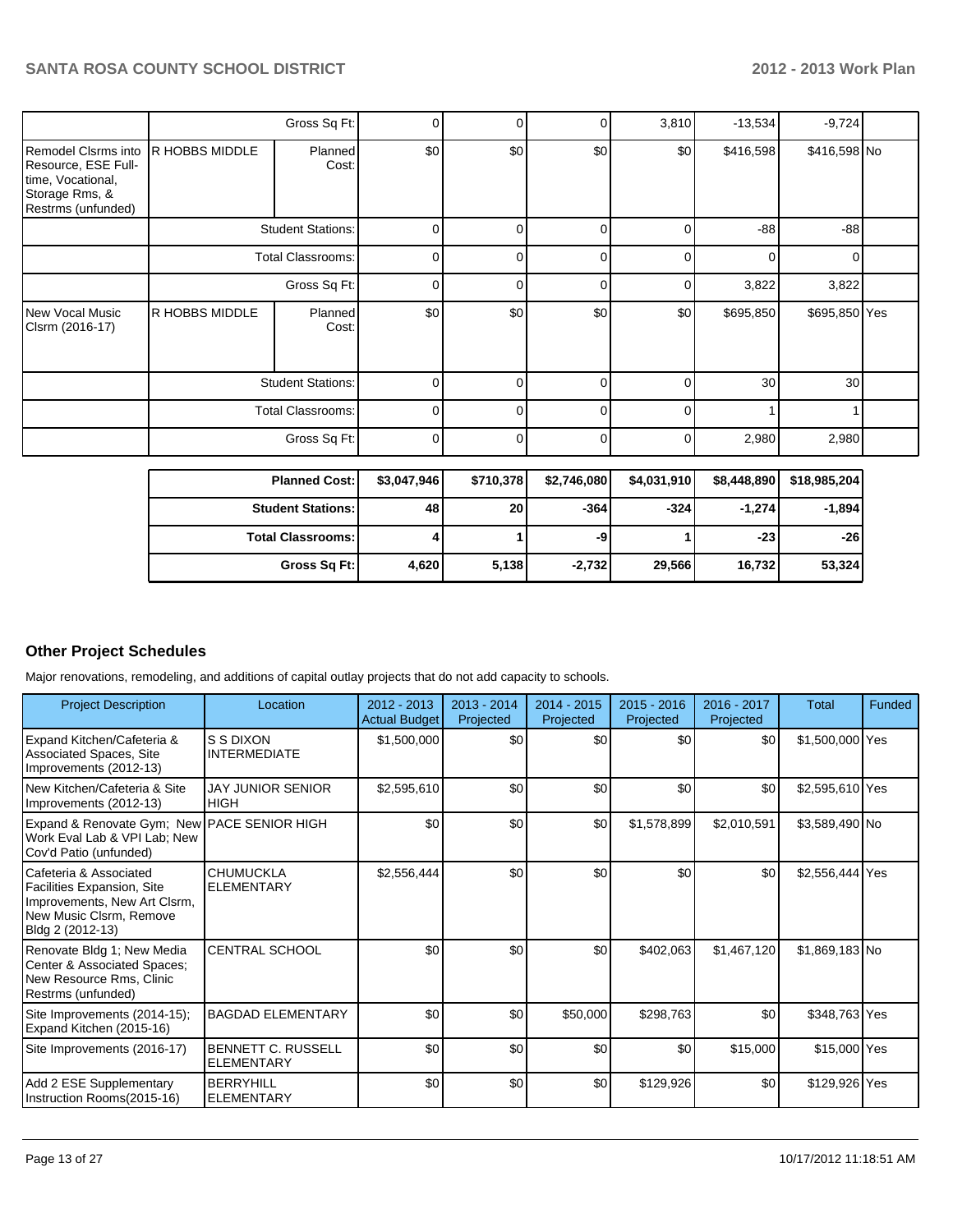| Site Improvements, 2 New ESE S S DIXON PRIMARY<br>Resource Rooms (2015-16)                                                                                                                                                                                                       |                                                                | \$0      | \$0         | \$0         | \$212,060 | \$0         | \$212,060 Yes   |  |
|----------------------------------------------------------------------------------------------------------------------------------------------------------------------------------------------------------------------------------------------------------------------------------|----------------------------------------------------------------|----------|-------------|-------------|-----------|-------------|-----------------|--|
| Site Improvements (2015-16)                                                                                                                                                                                                                                                      | <b>EAST MILTON</b><br><b>ELEMENTARY</b>                        | \$0      | \$0         | \$0         | \$35,000  | \$0         | \$35,000 Yes    |  |
| Remodeling Clsrm/Rstrm to Art GULF BREEZE<br>Rm, Planning Office, Kiln, &<br>Restrms; Renovating Rms 101-<br>111; Site Improvements (2015-<br>16)                                                                                                                                | <b>ELEMENTARY</b>                                              | \$0      | \$0         | \$0         | \$557,944 | \$0         | \$557,944 Yes   |  |
| Site Improvements (2014-15)                                                                                                                                                                                                                                                      | HOLLEY-NAVARRE<br><b>INTERMEDIATE</b>                          | \$0      | \$0         | \$70,000    | \$0       | \$0         | \$70,000 Yes    |  |
| Add Restrooms @ Bldg 10<br>(2012-13); Reroof Bldgs 5, 6,<br>10, 11 & Site Improvements<br>$(2013-14)$                                                                                                                                                                            | T R JACKSON ESE PRE-<br><b>K/FULL SERVICE</b><br><b>CENTER</b> | \$20,000 | \$500,000   | \$0         | \$0       | \$0         | \$520,000 Yes   |  |
| New Skills Lab, Resource Rms,<br>Office Spaces, Tchr Planning &<br>Lounge, Mechanical, Electrical,<br>Custodial, Communication, &<br>Storage Spaces, Restrooms, &<br>Site Improvements (2013-14);<br>New Kitchen/Cafeteria &<br>Associated Spaces, Demolish<br>Bldg 16 (2016-17) | <b>JAY ELEMENTARY</b>                                          | \$0      | \$973,690   | \$0         | \$0       | \$2,159,169 | \$3,132,859 Yes |  |
| Remodel Rm for Art, Tchr<br>Planning, Kiln, & Storage<br>(unfunded)                                                                                                                                                                                                              | <b>JAY ELEMENTARY</b>                                          | \$0      | \$0         | \$0         | \$0       | \$133,308   | \$133,308 No    |  |
| Expand & Renovate<br>Kitchen/Cafeteria & Associated<br>Spaces; New Resource Rm, &<br>Site Improvements (2014-15)                                                                                                                                                                 | <b>ORIOLE BEACH</b><br><b>ELEMENTARY</b>                       | \$0      | \$0         | \$1,781,113 | \$0       | \$0         | \$1,781,113 Yes |  |
| New Skill Lab, Resource Rms,<br>Storage Spaces, & Site<br>Improvements (2013-14)                                                                                                                                                                                                 | PEA RIDGE<br>ELEMENTARY                                        | \$0      | \$498,699   | \$0         | \$0       | \$0         | \$498,699 Yes   |  |
| Site Improvements (2014-15)                                                                                                                                                                                                                                                      | W H RHODES<br><b>ELEMENTARY</b>                                | \$0      | \$0         | \$85,000    | \$0       | \$0         | \$85,000 Yes    |  |
| Site Improvements & Expand &<br>Renovate Kitchen/Cafeteria &<br>Associated Spaces (2014-15)<br>Remodel Clsrm into Skills Lab<br>$(2015-16);$                                                                                                                                     | <b>WEST NAVARRE</b><br><b>INTERMEDIATE</b>                     | \$0      | \$0         | \$1,296,905 | \$81,816  | \$0         | \$1,378,721 Yes |  |
| Site Improvements (2013-14)                                                                                                                                                                                                                                                      | <b>WEST NAVARRE</b><br>PRIMARY                                 | \$0      | \$50,000    | \$0         | \$0       | \$0         | \$50,000 Yes    |  |
| Site Improvements, Expand &<br>Renovate Kitchen/Cafeteria &<br>Associated Spaces (2014-15)                                                                                                                                                                                       | <b>AVALON MIDDLE</b>                                           | 30       | \$0 I       | \$1,174,360 | 30        | \$0         | \$1,174,360 Yes |  |
| Site Improvements, Expand &<br>Renovate Kitchen/Cafeteria &<br>Associated Spaces (2013-14)                                                                                                                                                                                       | <b>GULF BREEZE MIDDLE</b>                                      | \$0      | \$1,952,696 | \$0         | \$0       | \$0         | \$1,952,696 Yes |  |
| Site Improvements (2013-14);<br>Expand & Renovate<br>Kitchen/Cafeteria & Associated<br>Spaces; Remodel Storage<br>$(2016-17)$                                                                                                                                                    | R HOBBS MIDDLE                                                 | \$0      | \$160,000   | \$0         | \$0       | \$2,043,600 | \$2,203,600 Yes |  |
| Expand & Renovate<br>Ktichen/Cafeteria & Associated<br>Spaces (2013-14)                                                                                                                                                                                                          | HOLLEY-NAVARRE<br><b>MIDDLE</b>                                | \$0      | \$1,608,875 | \$0         | \$0       | \$0         | \$1,608,875 Yes |  |
| Site Improvments; Expand &<br>Renovate Kitchen/Cafeteria &<br>Associate Spaces (2014-15)                                                                                                                                                                                         | <b>MARTIN LUTHER KING</b><br><b>MIDDLE</b>                     | \$0      | \$0         | \$1,481,002 | \$0       | \$0         | \$1,481,002 Yes |  |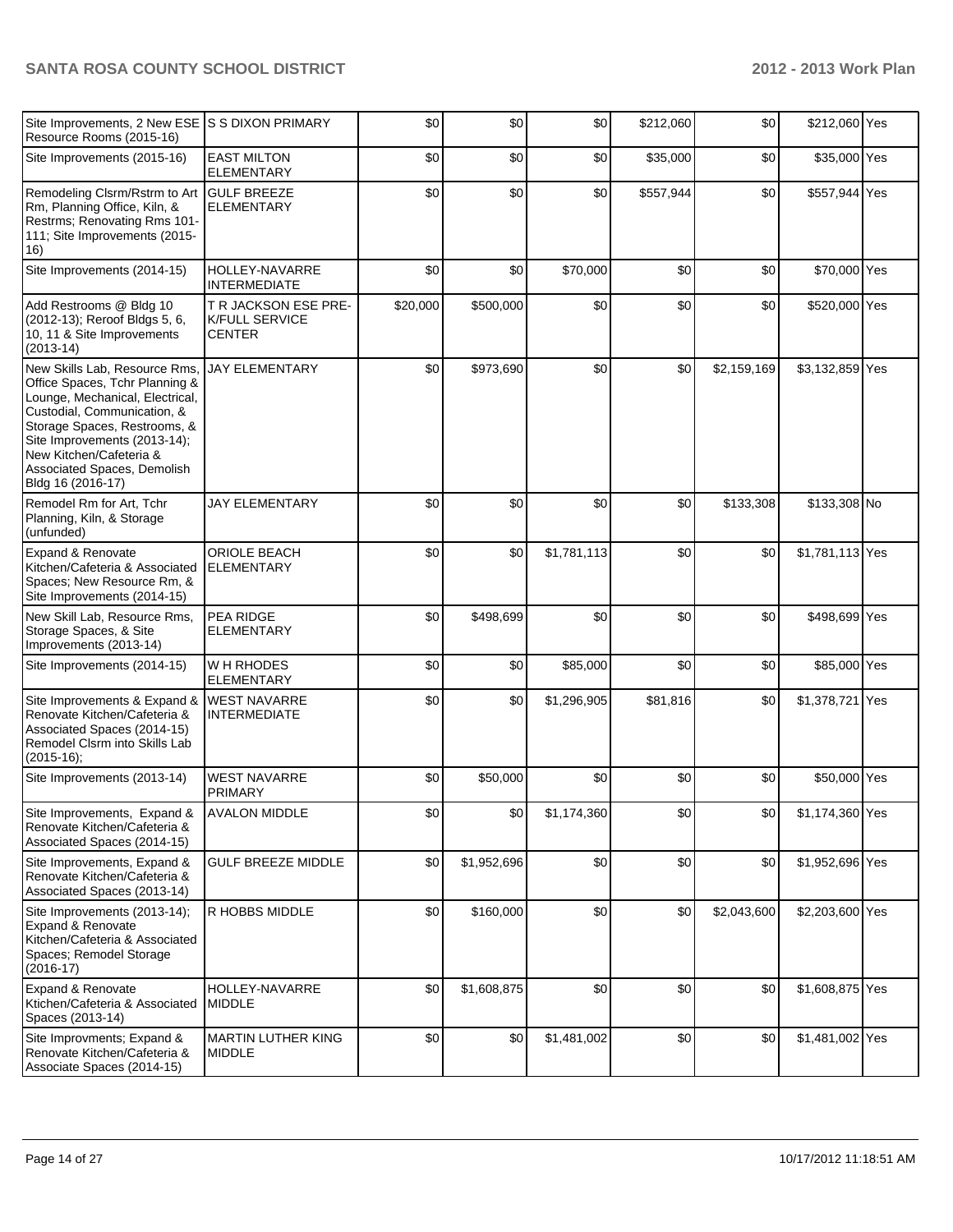| Site Improvements, Expand &<br>Renovate Kitchen/Cafeteria &<br>Associated Spaces (2015-16)                                                                     | <b>THOMAS L SIMS</b><br><b>MIDDLE</b>                          | \$0      | \$0       | \$0       | \$1,756,392 | \$0         | \$1,756,392 Yes |  |
|----------------------------------------------------------------------------------------------------------------------------------------------------------------|----------------------------------------------------------------|----------|-----------|-----------|-------------|-------------|-----------------|--|
| Site Imrovements; Expand &<br>Renovate Kitchen/Cafeteria &<br>Associates Spaces; Add New<br>Resource Rms (unfunded)                                            | WOODLAWN BEACH<br><b>MIDDLE</b>                                | \$0      | \$0       | \$0       | \$0         | \$2,206,992 | \$2,206,992 No  |  |
| Add Restrooms @ Track (2012<br>-13); Site Improvements & New<br>Cov'd PE Area & Associated<br>Space (2013-14)                                                  | CENTRAL SCHOOL                                                 | \$10,000 | \$400,388 | \$0       | \$0         | \$0         | \$410,388 Yes   |  |
| Site Improvements, Expand &<br>Renovate Kitchen/Cafeteria &<br>Associated Spaces (2016-17)                                                                     | <b>GULF BREEZE SENIOR</b><br><b>HIGH</b>                       | \$0      | \$0       | \$0       | \$0         | \$2,575,000 | \$2,575,000 Yes |  |
| Site Improvements & Remodel<br>Production Rm into VPI Lab<br>$(2014-15)$                                                                                       | LOCKLIN TECHNICAL<br><b>CENTER</b>                             | \$0      | \$0       | \$116,520 | \$0         | \$0         | \$116,520 Yes   |  |
| Site Improvements (2013-14)                                                                                                                                    | <b>MILTON SENIOR HIGH</b>                                      | \$0      | \$40,000  | \$0       | \$0         | \$0         | \$40,000 Yes    |  |
| New Softball Restrooms (2012-<br>13); Site Improvements (2014-<br>15)                                                                                          | <b>PACE SENIOR HIGH</b>                                        | \$50,000 | \$0       | \$55,000  | \$0         | \$0         | \$105,000 Yes   |  |
| Site Improvements (2015-16)                                                                                                                                    | <b>SANTA ROSA</b><br>SUPERINTENDENT'S<br><b>OFFICE</b>         | \$0      | \$0       | \$0       | \$110,000   | \$0         | \$110,000 Yes   |  |
| Expand & Renovate Gym;<br>Upgrade HVAC Bldgs 1, 3, 9, & HIGH<br>11 (unfunded)                                                                                  | <b>GULF BREEZE SENIOR</b>                                      | \$0      | \$0       | \$0       | \$1,323,843 | \$9,501,962 | \$10,825,805 No |  |
| Renovate Bldgs 1,2, 10, 13, 15,<br>8. 17 (unfunded)                                                                                                            | <b>LOCKLIN TECHNICAL</b><br><b>CENTER</b>                      | \$0      | \$0       | \$0       | \$0         | \$2,951,061 | \$2,951,061 No  |  |
| New Cov'd Patio & Renovate<br>HVAC Bldg 35 (unfunded)                                                                                                          | <b>MILTON SENIOR HIGH</b>                                      | \$0      | \$0       | \$0       | \$0         | \$7,171,929 | \$7,171,929 No  |  |
| New Resource Rms, ESE<br>Resource & Itinerant Spaces;<br>Remodel Storage Spaces &<br>Renovate Bldg 4; Remodel<br>Storage Spaes & Renovate<br>Bldg 4 (unfunded) | <b>GULF BREEZE MIDDLE</b>                                      | \$0      | \$0       | \$439,076 | \$1,040,472 | \$579,991   | \$2,059,539 No  |  |
| Renovate Bldg 1 (unfunded)                                                                                                                                     | <b>BAGDAD ELEMENTARY</b>                                       | \$0      | \$0       | \$0       | \$0         | \$2,724,280 | \$2,724,280 No  |  |
| Renovate Bldgs 1-11<br>(unfunded)                                                                                                                              | T R JACKSON ESE PRE-<br><b>K/FULL SERVICE</b><br><b>CENTER</b> | \$0      | \$0       | \$0       | \$0         | \$1,934,520 | \$1,934,520 No  |  |
| New Resource Rooms &<br>Remodel Storage (unfunded)                                                                                                             | THOMAS L SIMS<br><b>MIDDLE</b>                                 | \$0      | \$0       | \$0       | \$0         | \$640,987   | \$640,987 No    |  |
| New Firing Range, Conf Rm, &<br>Storage; Remodel Clsrm into<br>Skills Lab; Renovate Bldg 1;<br>Expand & Renovate Gym; New<br>Cov'd Patio (unfunded)            | NAVARRE SENIOR HIGH                                            | \$0      | \$0       | \$554,599 | \$510,225   | \$3,171,872 | \$4,236,696 No  |  |
| Renovate Bldgs 1,2, 4, 5, 6, 9,<br>10, & 12 (unfunded)                                                                                                         | W H RHODES<br><b>ELEMENTARY</b>                                | \$0      | \$0       | \$0       | \$0         | \$3,099,152 | \$3,099,152 No  |  |
| Property Acquisition for Future<br>School Site(s) (unfunded)                                                                                                   | Location not specified                                         | \$0      | \$0       | \$0       | \$0         | \$1,282,840 | \$1,282,840 No  |  |
| Renovate Bldg 1 & Upgrade<br>Bldg 2 HVAC (unfunded)                                                                                                            | <b>MARTIN LUTHER KING</b><br><b>MIDDLE</b>                     | \$0      | \$0       | \$0       | \$0         | \$5,491,080 | \$5,491,080 No  |  |
| Renovate Office Spaces<br>(unfunded)                                                                                                                           | <b>BERRYHILL</b><br><b>ELEMENTARY</b>                          | \$0      | \$0       | \$0       | \$0         | \$256,816   | \$256,816 No    |  |
| New Skills Labe, ESE<br>Resource Rm, & Itinerant Rm<br>(unfunded)                                                                                              | <b>CHUMUCKLA</b><br><b>ELEMENTARY</b>                          | \$0      | \$0       | \$0       | \$0         | \$369,070   | \$369,070 No    |  |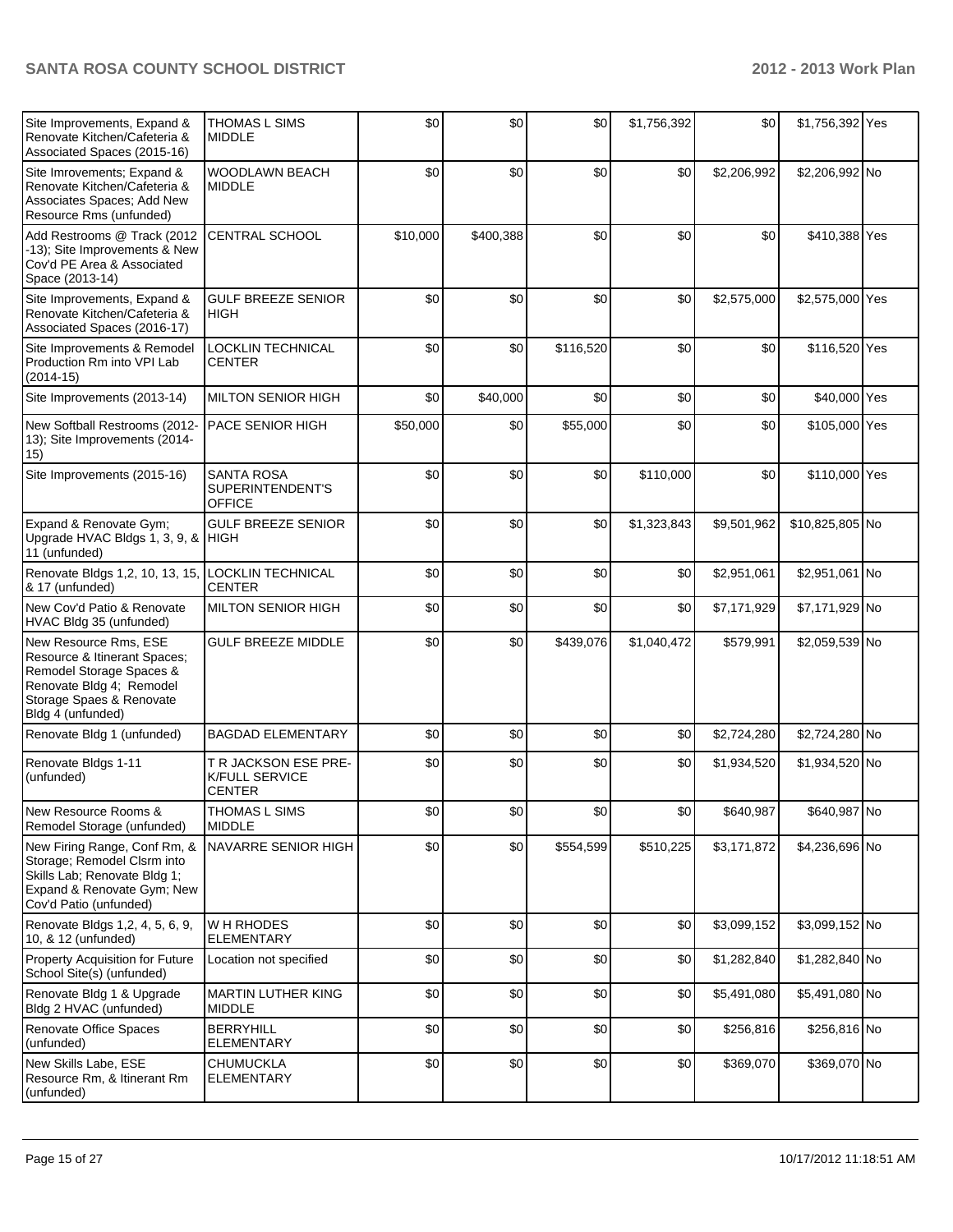| Remodel Storage; New Cov'd<br>Patio (unfunded)                  | <b>HOLLEY-NAVARRE</b><br><b>MIDDLE</b>   | \$0              | \$0              | \$0         | \$17.440         | \$683,550    | \$700,990 No  |  |
|-----------------------------------------------------------------|------------------------------------------|------------------|------------------|-------------|------------------|--------------|---------------|--|
| Renovate Bldg 1 & 2<br>(unfunded)                               | R HOBBS MIDDLE                           | \$0              | \$0 <sub>1</sub> | \$0         | \$0              | \$805,464    | \$805,464 No  |  |
| <b>Property Acquisition for Future</b><br>School Site (2012-13) | Location not specified                   | \$717,160        | \$0              | \$0         | \$0              | \$0          | \$717,160 Yes |  |
| Site Improvements; New Skills<br>Lab & Resource Rm (2015-16)    | <b>HOLLEY NAVARRE</b><br><b>IPRIMARY</b> | \$0              | \$0              | \$0         | \$320,382        | \$0          | \$320,382 Yes |  |
| New ESE Resource Rms<br>(unfunded)                              | HOLLEY-NAVARRE<br><b>INTERMEDIATE</b>    | \$0 <sub>1</sub> | \$0 <sub>1</sub> | \$0         | \$0 <sub>1</sub> | \$246.826    | \$246,826 No  |  |
|                                                                 |                                          | \$7,449,214      | \$6,184,348      | \$7,103,575 | \$8,375,225      | \$53,522,180 | \$82,634,542  |  |

## **Additional Project Schedules**

Any projects that are not identified in the last approved educational plant survey.

| <b>Project Description</b>                            | Location                                 | <b>Num</b> | $2012 - 2013$<br>Classroom   Actual Budget | $2013 - 2014$<br>Projected | 2014 - 2015<br>Projected | $2015 - 2016$<br>Projected | 2016 - 2017<br>Projected | Total         | Funded |
|-------------------------------------------------------|------------------------------------------|------------|--------------------------------------------|----------------------------|--------------------------|----------------------------|--------------------------|---------------|--------|
| I Renovate Girls PE<br>I Locker Room                  | <b>GULF BREEZE</b><br><b>SENIOR HIGH</b> |            | \$250,000                                  | \$0                        | \$0                      | \$0 <sub>l</sub>           | \$0                      | \$250,000 Yes |        |
| Renovate Gym<br><b>I</b> Storefront & Restrooms IHIGH | <b>MILTON SENIOR</b>                     |            | \$100,000                                  | \$0                        | \$0                      | \$0                        | \$0                      | \$100,000 Yes |        |
| New Football Press Box PACE SENIOR HIGH I             |                                          |            | \$500,000                                  | \$0                        | \$0                      | \$0                        | \$0                      | \$500,000 Yes |        |
|                                                       |                                          |            | \$850,000                                  | \$0                        | \$0                      | \$0 <sub>1</sub>           | \$0                      | \$850,000     |        |

## **Non Funded Growth Management Project Schedules**

Schedule indicating which projects, due to planned development, that CANNOT be funded from current revenues projected over the next five years.

Nothing reported for this section.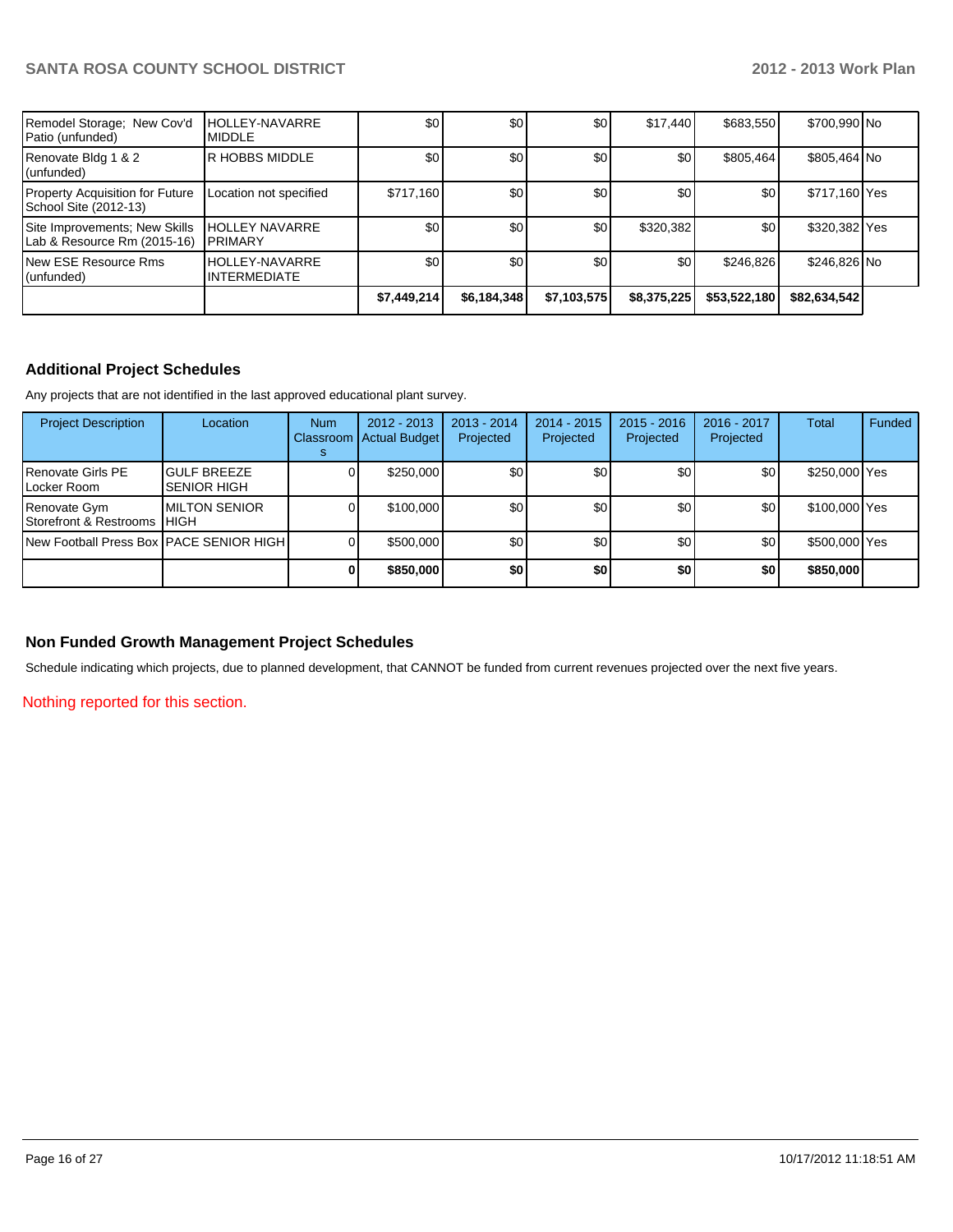## **Capacity Tracking**

| Location                                                              | $2012 -$<br>2013 Satis.<br>Stu. Sta. | Actual<br>$2012 -$<br><b>2013 FISH</b><br>Capacity | Actual<br>$2011 -$<br>2012<br><b>COFTE</b> | # Class<br><b>Rooms</b> | Actual<br>Average<br>$2012 -$<br>2013 Class<br><b>Size</b> | Actual<br>$2012 -$<br>2013<br><b>Utilization</b> | <b>New</b><br>Stu.<br>Capacity | <b>New</b><br>Rooms to<br>be<br>Added/Re<br>moved | Projected<br>$2016 -$<br>2017<br><b>COFTE</b> | Projected<br>$2016 -$<br>2017<br><b>Utilization</b> | Projected<br>$2016 -$<br>2017 Class<br><b>Size</b> |
|-----------------------------------------------------------------------|--------------------------------------|----------------------------------------------------|--------------------------------------------|-------------------------|------------------------------------------------------------|--------------------------------------------------|--------------------------------|---------------------------------------------------|-----------------------------------------------|-----------------------------------------------------|----------------------------------------------------|
| <b>CENTRAL SCHOOL</b>                                                 | 720                                  | 648                                                | 489                                        | 32                      | 15                                                         | 75.00 %                                          | $-109$                         | $-3$                                              | 514                                           | 95.00 %                                             | 18                                                 |
| <b>BERRYHILL</b><br><b>ELEMENTARY</b>                                 | 926                                  | 926                                                | 804                                        | 50                      | 16                                                         | 87.00 %                                          | $-54$                          | $\Omega$                                          | 845                                           | 97.00 %                                             | 17                                                 |
| <b>BAGDAD ELEMENTARY</b>                                              | 597                                  | 597                                                | 409                                        | 32                      | 13                                                         | 68.00 %                                          | $\Omega$                       | $\Omega$                                          | 430                                           | 72.00 %                                             | 13                                                 |
| <b>CHUMUCKLA</b><br><b>ELEMENTARY</b>                                 | 429                                  | 429                                                | 303                                        | 24                      | 13                                                         | 71.00 %                                          | $-44$                          | $-2$                                              | 319                                           | 83.00 %                                             | 15                                                 |
| <b>EAST MILTON</b><br><b>ELEMENTARY</b>                               | 988                                  | 988                                                | 691                                        | 51                      | 14                                                         | 70.00 %                                          | $-104$                         | $\Omega$                                          | 727                                           | 82.00%                                              | 14                                                 |
| <b>GULF BREEZE</b><br><b>ELEMENTARY</b>                               | 931                                  | 931                                                | 816                                        | 49                      | 17                                                         | 88.00 %                                          | $\mathbf 0$                    | $\Omega$                                          | 858                                           | 92.00%                                              | 18                                                 |
| <b>GULF BREEZE MIDDLE</b>                                             | 1,008                                | 907                                                | 902                                        | 47                      | 19                                                         | 99.00 %                                          | 19                             | 1                                                 | 948                                           | 102.00%                                             | 20                                                 |
| <b>GULF BREEZE SENIOR</b><br><b>HIGH</b>                              | 1,719                                | 1,633                                              | 1,397                                      | 73                      | 19                                                         | 86.00 %                                          | $-200$                         | -3                                                | 1,470                                         | 103.00%                                             | 21                                                 |
| <b>T R JACKSON ESE PRE-</b><br><b>K/FULL SERVICE</b><br><b>CENTER</b> | 282                                  | 282                                                | 19                                         | 17                      | 1                                                          | 7.00 %                                           | $\Omega$                       | $\Omega$                                          | 20                                            | 7.00%                                               | $\mathbf{1}$                                       |
| <b>JAY JUNIOR SENIOR</b><br>HIGH                                      | 716                                  | 644                                                | 419                                        | 31                      | 14                                                         | 65.00 %                                          | 65                             | $\overline{2}$                                    | 441                                           | 62.00%                                              | 13                                                 |
| <b>JAY ELEMENTARY</b>                                                 | 830                                  | 830                                                | 464                                        | 41                      | 11                                                         | 56.00 %                                          | -383                           | $-17$                                             | 488                                           | 109.00%                                             | 20                                                 |
| <b>MILTON SENIOR HIGH</b>                                             | 2,060                                | 1,957                                              | 1,619                                      | 82                      | 20                                                         | 83.00 %                                          | $-380$                         | $-15$                                             | 1,703                                         | 108.00%                                             | 25                                                 |
| <b>MUNSON ELEMENTARY</b>                                              | 250                                  | $\mathbf 0$                                        | 0                                          | 12                      | 0                                                          | 0.00 %                                           | 0                              | $\Omega$                                          | $\Omega$                                      | 0.00%                                               | $\mathbf 0$                                        |
| <b>S S DIXON PRIMARY</b>                                              | 709                                  | 709                                                | 661                                        | 40                      | 17                                                         | 93.00 %                                          | 43                             | 4                                                 | 695                                           | 92.00%                                              | 16                                                 |
| PACE SENIOR HIGH                                                      | 2,202                                | 2,091                                              | 1,690                                      | 90                      | 19                                                         | 81.00 %                                          | $-100$                         | $\Omega$                                          | 1,776                                         | 89.00 %                                             | 20                                                 |
| <b>WH RHODES</b><br><b>ELEMENTARY</b>                                 | 1,054                                | 1,054                                              | 855                                        | 57                      | 15                                                         | 81.00 %                                          | -94                            | $\Omega$                                          | 899                                           | 94.00%                                              | 16                                                 |
| R HOBBS MIDDLE                                                        | 960                                  | 864                                                | 758                                        | 44                      | 17                                                         | 88.00 %                                          | $-58$                          | 1                                                 | 797                                           | 99.00 %                                             | 18                                                 |
| <b>MARTIN LUTHER KING</b><br>MIDDLE                                   | 797                                  | 717                                                | 542                                        | 36                      | 15                                                         | 76.00 %                                          | 34                             | 1                                                 | 569                                           | 76.00 %                                             | 15                                                 |
| <b>HOLLEY-NAVARRE</b><br><b>INTERMEDIATE</b>                          | 973                                  | 973                                                | 756                                        | 48                      | 16                                                         | 78.00 %                                          | $-129$                         | $-2$                                              | 795                                           | 94.00%                                              | 17                                                 |
| <b>HOLLEY-NAVARRE</b><br><b>MIDDLE</b>                                | 1,019                                | 917                                                | 722                                        | 47                      | 15 <sup>1</sup>                                            | 79.00 %                                          | $-17$                          | $\overline{0}$                                    | 759                                           | 84.00 %                                             | 16                                                 |
| <b>PEA RIDGE</b><br><b>ELEMENTARY</b>                                 | 992                                  | 992                                                | 747                                        | 50                      | 15                                                         | 75.00 %                                          | $-122$                         | $\Omega$                                          | 786                                           | 90.00 %                                             | 16                                                 |
| <b>ORIOLE BEACH</b><br>ELEMENTARY                                     | 846                                  | 846                                                | 781                                        | 46                      | 17                                                         | 92.00 %                                          | $-44$                          | $\Omega$                                          | 822                                           | 102.00%                                             | 18                                                 |
| <b>LOCKLIN TECHNICAL</b><br><b>CENTER</b>                             | 363                                  | 435                                                | 229                                        | 18                      | 13                                                         | 53.00 %                                          | 0                              | $\overline{0}$                                    | 241                                           | 55.00 %                                             | 13                                                 |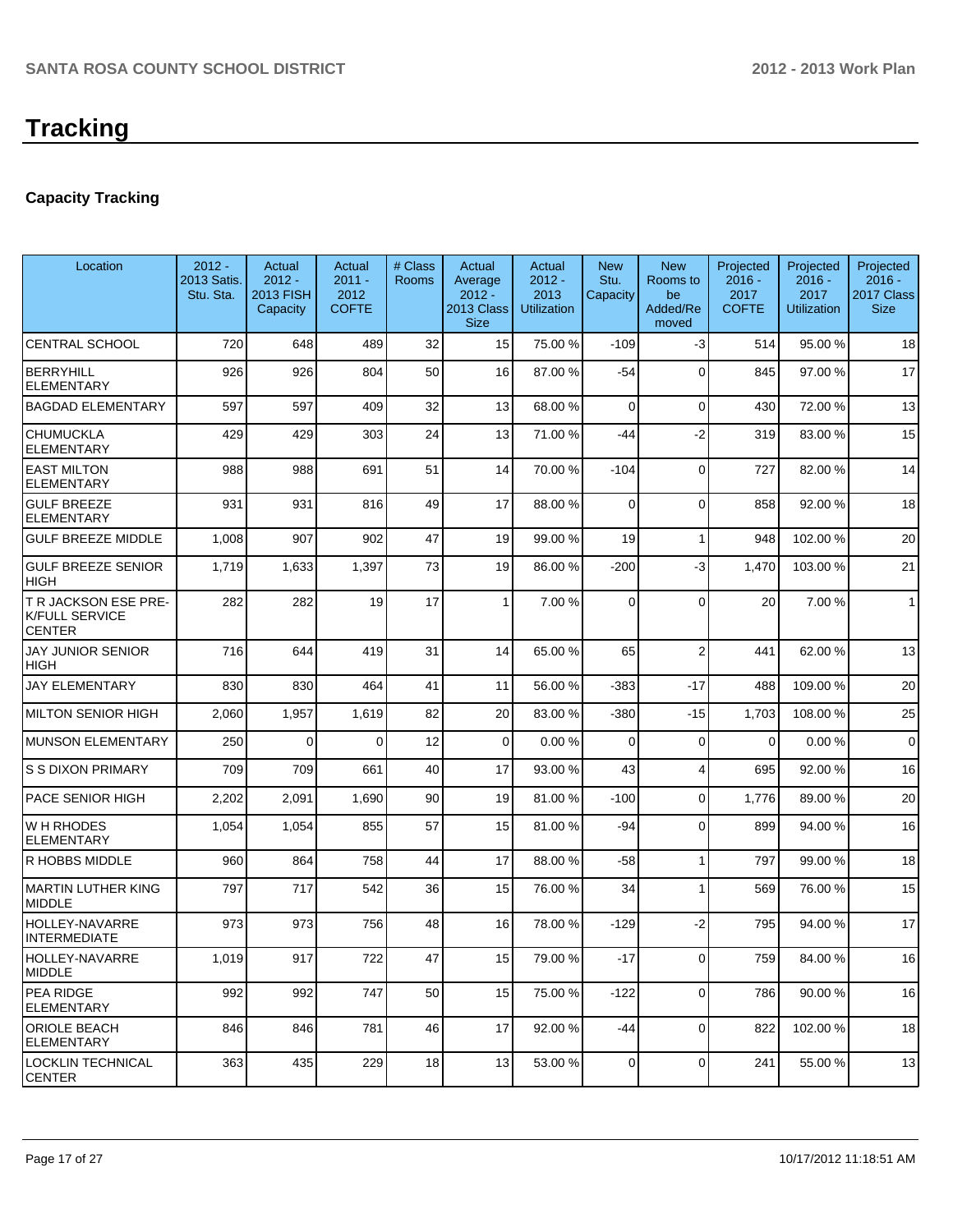| BERRYHILL<br>IADMINISTRATIVE<br>ICOMPLEX | 83     | 83     | 10 <sup>1</sup> | 6     | $\mathfrak{p}$  | 12.00 %  |          | $\Omega$ | 11     | 13.00 %  | $\overline{2}$ |
|------------------------------------------|--------|--------|-----------------|-------|-----------------|----------|----------|----------|--------|----------|----------------|
| ITHOMAS L SIMS<br>MIDDLE                 | 960    | 864    | 870             | 45    | 19              | 101.00 % | $\Omega$ | $\Omega$ | 915    | 106.00%  | 20             |
| IS S DIXON<br>IINTERMEDIATE              | 903    | 903    | 702             | 44    | 16              | 78.00 %  | $-100$   | $\Omega$ | 738    | 92.00 %  | 17             |
| IWEST NAVARRE<br><b>IPRIMARY</b>         | 946    | 946    | 846             | 53    | 16              | 89.00 %  | $-14$    | $\Omega$ | 889    | 95.00 %  | 17             |
| INAVARRE SENIOR HIGH                     | 2,270  | 2,156  | 1,748           | 91    | 19              | 81.00 %  | $-25$    | -1       | 1,837  | 86.00 %  | 20             |
| <b>IWEST NAVARRE</b><br>IINTERMEDIATE    | 1,088  | 1,088  | 916             | 53    | 17              | 84.00 %  | $-28$    | $\Omega$ | 964    | 91.00 %  | 18             |
| <b>AVALON MIDDLE</b>                     | 949    | 854    | 759             | 44    | 17              | 89.00 %  | $-56$    | $\Omega$ | 799    | 100.00%  | 18             |
| IWOODLAWN BEACH<br>IMIDDLE               | 1,150  | 1,035  | 1,048           | 53    | 20 <sup>1</sup> | 101.00 % | -44      | $\Omega$ | 1,102  | 111.00 % | 21             |
| HOLLEY NAVARRE<br><b>IPRIMARY</b>        | 827    | 827    | 775             | 47    | 16              | 94.00 %  | $-18$    | $\Omega$ | 815    | 101.00%  | 17             |
| IBENNETT C. RUSSELL<br>IELEMENTARY       | 1,072  | 1,072  | 890             | 60    | 15 <sup>1</sup> | 83.00 %  | $-92$    | 0        | 936    | 96.00 %  | 16             |
|                                          | 31,619 | 30,198 | 24,635          | 1,513 | 16              | 81.58 %  | $-2,054$ | $-34$    | 25,908 | 92.06%   | 18             |

The COFTE Projected Total (25,908) for 2016 - 2017 must match the Official Forecasted COFTE Total (25,908) for 2016 - 2017 before this section can be completed. In the event that the COFTE Projected Total does not match the Official forecasted COFTE, then the Balanced Projected COFTE Table should be used to balance COFTE.

| Projected COFTE for 2016 - 2017 |        |    |  |  |  |  |
|---------------------------------|--------|----|--|--|--|--|
| Elementary (PK-3)               | 8,096  |    |  |  |  |  |
| Middle $(4-8)$                  | 10,358 | Ek |  |  |  |  |
| High (9-12)                     | 7,454  | Mi |  |  |  |  |
|                                 | 25,908 | Hi |  |  |  |  |
|                                 |        |    |  |  |  |  |

| <b>Grade Level Type</b> | <b>Balanced Projected</b><br>COFTE for 2016 - 2017 |
|-------------------------|----------------------------------------------------|
| Elementary (PK-3)       |                                                    |
| Middle $(4-8)$          |                                                    |
| High (9-12)             |                                                    |
|                         | 25,908                                             |

## **Relocatable Replacement**

Number of relocatable classrooms clearly identified and scheduled for replacement in the school board adopted financially feasible 5-year district work program.

| Location                               | 2012 - 2013   2013 - 2014 | 2014 - 2015   2015 - 2016   2016 - 2017 | Year 5 Total |
|----------------------------------------|---------------------------|-----------------------------------------|--------------|
| IGULF BREEZE SENIOR HIGH               |                           |                                         | 31           |
| IHOLLEY-NAVARRE INTERMEDIATE           |                           |                                         |              |
| INAVARRE SENIOR HIGH                   |                           |                                         |              |
| <b>Total Relocatable Replacements:</b> |                           |                                         |              |

### **Charter Schools Tracking**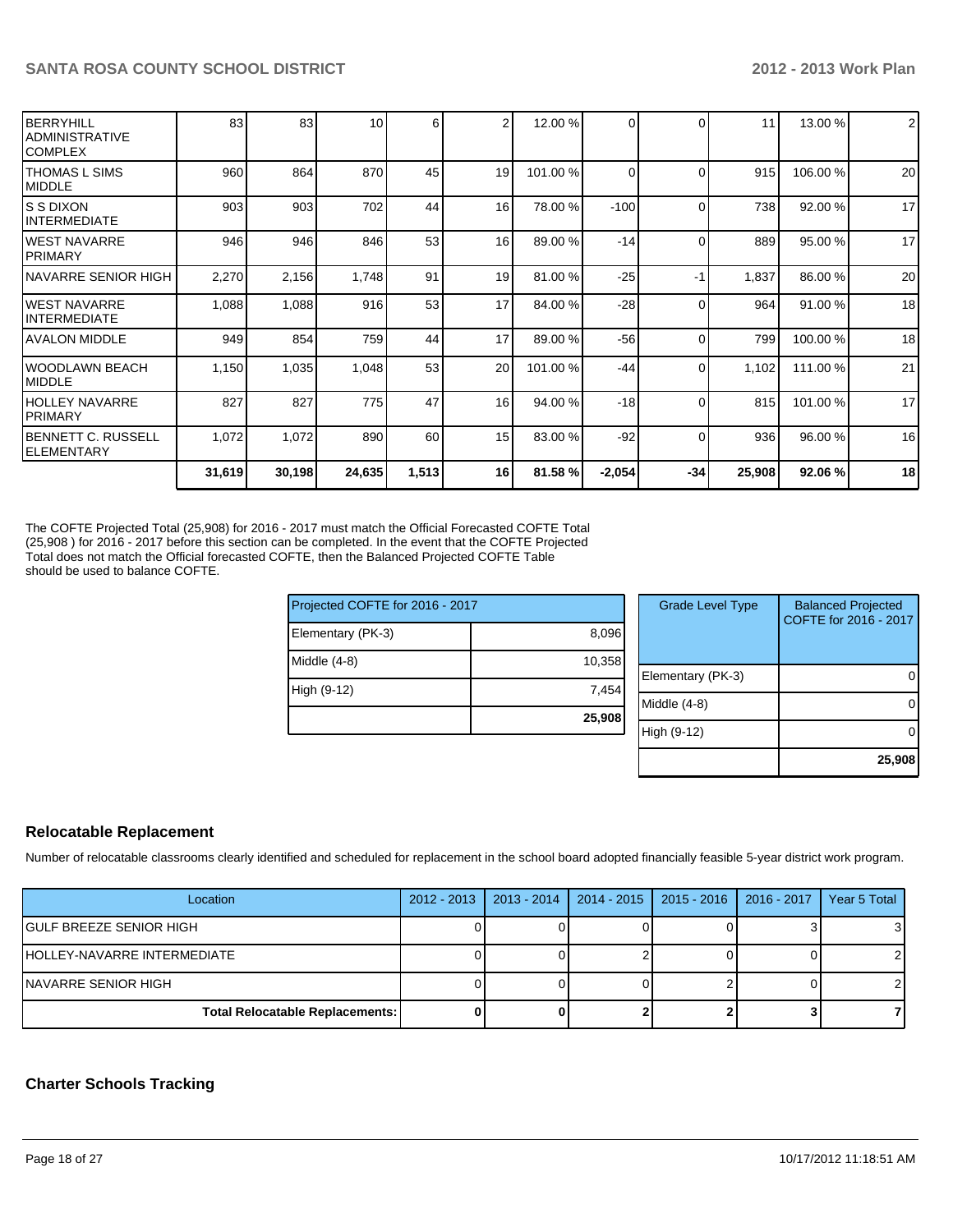Information regarding the use of charter schools.

| Location-Type                                          | # Relocatable<br>units or<br>permanent<br>classrooms | Owner            | Year Started or I<br>Scheduled | Student<br><b>Stations</b> | <b>Students</b><br>Enrolled | Years in<br>Contract | <b>Total Charter</b><br><b>Students</b><br>projected for<br>2016 - 2017 |
|--------------------------------------------------------|------------------------------------------------------|------------------|--------------------------------|----------------------------|-----------------------------|----------------------|-------------------------------------------------------------------------|
| Learning Academy/Rader School<br>Alternative Placement |                                                      | 10 <b>IOTHER</b> | 1998                           | 155                        | 67                          | 10 <sub>1</sub>      | 67                                                                      |
|                                                        | 10                                                   |                  |                                | 155 l                      | 67                          |                      | 67 I                                                                    |

#### **Special Purpose Classrooms Tracking**

The number of classrooms that will be used for certain special purposes in the current year, by facility and type of classroom, that the district will, 1), not use for educational purposes, and 2), the co-teaching classrooms that are not open plan classrooms and will be used for educational purposes.

| School                               | <b>School Type</b> | # of Elementary<br>K-3 Classrooms | # of Middle 4-8<br><b>Classrooms</b> | # of High $9-12$<br>Classrooms | # of $ESE$<br><b>Classrooms</b> | # of Combo<br><b>Classrooms</b> | <b>Total</b><br>Classrooms |
|--------------------------------------|--------------------|-----------------------------------|--------------------------------------|--------------------------------|---------------------------------|---------------------------------|----------------------------|
| IS S DIXON INTERMEDIATE              | Educational        |                                   |                                      |                                |                                 |                                 |                            |
| INAVARRE SENIOR HIGH                 | Educational        |                                   |                                      |                                |                                 |                                 | 5                          |
| IAVALON MIDDLE                       | Educational        |                                   |                                      |                                |                                 |                                 |                            |
| IR HOBBS MIDDLE                      | Educational        |                                   |                                      |                                |                                 |                                 |                            |
| <b>JAY ELEMENTARY</b>                | Educational        |                                   |                                      |                                |                                 |                                 |                            |
| <b>Total Educational Classrooms:</b> |                    |                                   |                                      |                                |                                 |                                 |                            |

| School                                           | <b>School Type</b> | # of Elementary<br>K-3 Classrooms | # of Middle 4-8<br><b>Classrooms</b> | # of High $9-12$<br><b>Classrooms</b> | # of $ESE$<br><b>Classrooms</b> | # of Combo<br><b>Classrooms</b> | Total<br>Classrooms |
|--------------------------------------------------|--------------------|-----------------------------------|--------------------------------------|---------------------------------------|---------------------------------|---------------------------------|---------------------|
| <b>IBERRYHILL ELEMENTARY</b>                     | Co-Teaching        |                                   |                                      |                                       |                                 |                                 |                     |
| <b>IGULF BREEZE ELEMENTARY</b>                   | Co-Teaching        |                                   |                                      |                                       |                                 |                                 |                     |
| <b>IORIOLE BEACH ELEMENTARY</b>                  | Co-Teaching        |                                   |                                      |                                       |                                 |                                 |                     |
| <b>THOMAS L SIMS MIDDLE</b>                      | Co-Teaching        |                                   | 15 <sub>1</sub>                      |                                       |                                 |                                 | 15 <sup>1</sup>     |
| <b>IBENNETT C. RUSSELL</b><br><b>IELEMENTARY</b> | Co-Teaching        |                                   |                                      |                                       |                                 |                                 |                     |
| <b>Total Co-Teaching Classrooms:</b>             |                    |                                   | 16                                   |                                       |                                 |                                 | 19                  |

#### **Infrastructure Tracking**

**Necessary offsite infrastructure requirements resulting from expansions or new schools. This section should include infrastructure information related to capacity project schedules and other project schedules (Section 4).**

Not Specified

**Proposed location of planned facilities, whether those locations are consistent with the comprehensive plans of all affected local governments, and recommendations for infrastructure and other improvements to land adjacent to existing facilities. Provisions of 1013.33(12), (13) and (14) and 1013.36 must be addressed for new facilities planned within the 1st three years of the plan (Section 5).**

Not Specified

**Consistent with Comp Plan?** No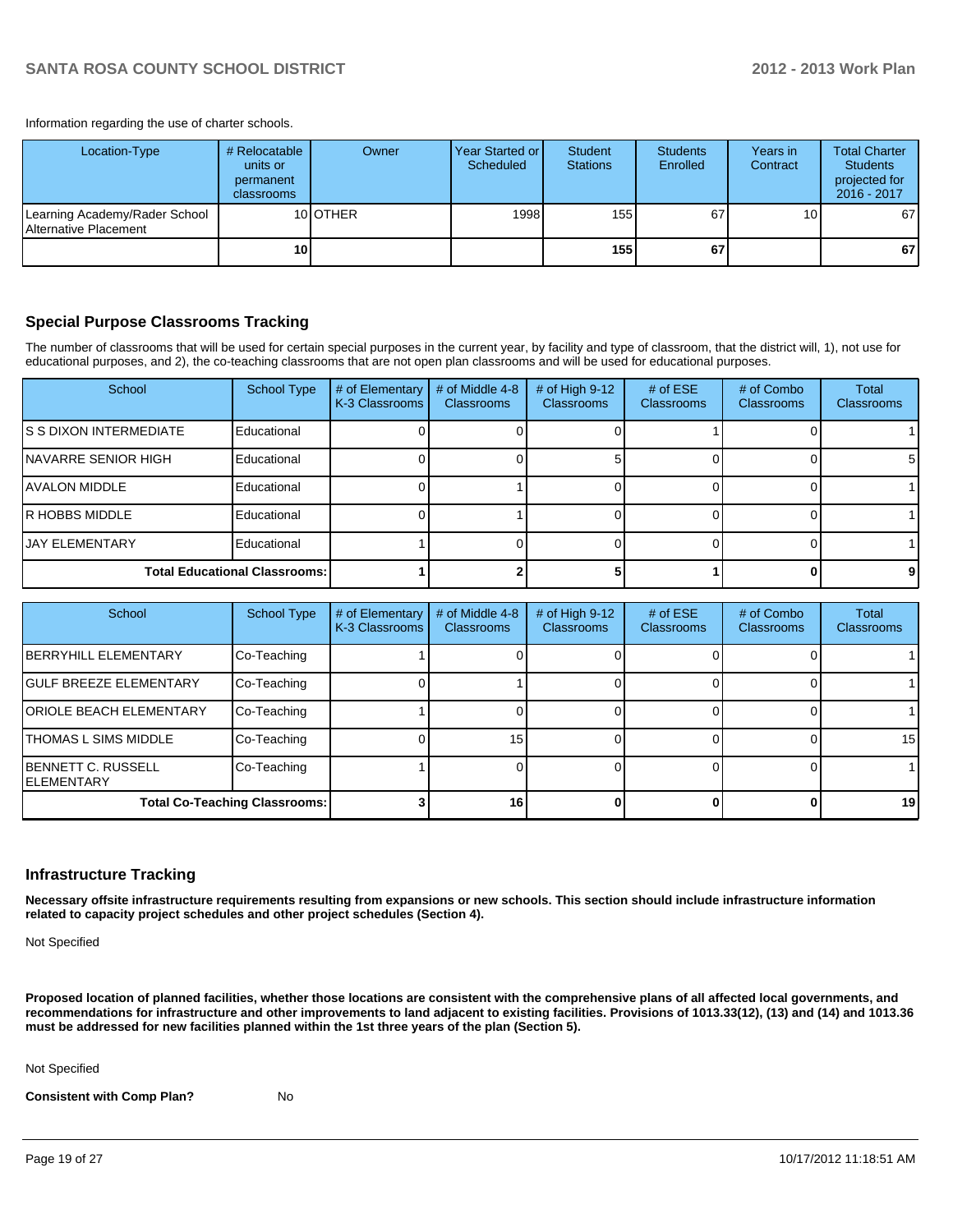#### **Net New Classrooms**

The number of classrooms, by grade level and type of construction, that were added during the last fiscal year.

| List the net new classrooms added in the 2011 - 2012 fiscal year.                                                                                       | List the net new classrooms to be added in the 2012 - 2013 fiscal<br>Ivear.                                                   |  |  |                 |                                                                        |                            |                                |                        |
|---------------------------------------------------------------------------------------------------------------------------------------------------------|-------------------------------------------------------------------------------------------------------------------------------|--|--|-----------------|------------------------------------------------------------------------|----------------------------|--------------------------------|------------------------|
| "Classrooms" is defined as capacity carrying classrooms that are added to increase<br>capacity to enable the district to meet the Class Size Amendment. |                                                                                                                               |  |  |                 | Totals for fiscal year 2012 - 2013 should match totals in Section 15A. |                            |                                |                        |
| Location                                                                                                                                                | $2011 - 2012$ #<br>$2011 - 2012$ #<br>$2011 - 2012$ #<br>$2011 - 2012$<br><b>Modular</b><br>Relocatable<br>Permanent<br>Total |  |  |                 | $2012 - 2013 \#$<br>Permanent                                          | $2012 - 2013$ #<br>Modular | $2012 - 2013$ #<br>Relocatable | $2012 - 2013$<br>Total |
| Elementary (PK-3)                                                                                                                                       | 23                                                                                                                            |  |  | 23              |                                                                        |                            |                                |                        |
| Middle (4-8)                                                                                                                                            |                                                                                                                               |  |  |                 |                                                                        |                            |                                |                        |
| High (9-12)                                                                                                                                             |                                                                                                                               |  |  |                 |                                                                        |                            |                                |                        |
|                                                                                                                                                         | 23                                                                                                                            |  |  | 23 <sub>1</sub> |                                                                        |                            |                                | 41                     |

#### **Relocatable Student Stations**

Number of students that will be educated in relocatable units, by school, in the current year, and the projected number of students for each of the years in the workplan.

| <b>Site</b>                      | 2012 - 2013  | $2013 - 2014$ | $2014 - 2015$ | $2015 - 2016$ | $2016 - 2017$ | 5 Year Average  |
|----------------------------------|--------------|---------------|---------------|---------------|---------------|-----------------|
| <b>CENTRAL SCHOOL</b>            | 25           | 25            | 25            | 25            | 25            | 25              |
| <b>BERRYHILL ELEMENTARY</b>      | $\Omega$     | $\Omega$      | 0             | $\Omega$      | $\Omega$      | $\overline{0}$  |
| <b>BAGDAD ELEMENTARY</b>         | $\Omega$     | 0             | 0             | $\Omega$      | $\Omega$      | $\overline{0}$  |
| <b>CHUMUCKLA ELEMENTARY</b>      | 72           | 72            | 72            | 72            | 72            | 72              |
| <b>LEAST MILTON ELEMENTARY</b>   | 0            | 0             | 0             | 0             | 0             | $\Omega$        |
| lGULF BREEZE ELEMENTARY          | $\Omega$     | $\Omega$      | 0             | $\Omega$      | $\Omega$      | $\overline{0}$  |
| S S DIXON INTERMEDIATE           | $\Omega$     | $\Omega$      | $\Omega$      | $\Omega$      | 0             | $\overline{0}$  |
| IWEST NAVARRE PRIMARY            | $\Omega$     | $\Omega$      | 0             | 0             | $\Omega$      | $\overline{0}$  |
| INAVARRE SENIOR HIGH             | 50           | 50            | $\Omega$      | $\Omega$      | $\Omega$      | 20 <sup>1</sup> |
| WEST NAVARRE INTERMEDIATE        | 154          | 154           | 154           | 154           | 154           | 154             |
| <b>AVALON MIDDLE</b>             | 0            | $\Omega$      | 0             | 0             | 0             | $\overline{0}$  |
| <b>ORIOLE BEACH ELEMENTARY</b>   | 0            | 0             | 0             | $\Omega$      | 0             | $\overline{0}$  |
| LOCKLIN TECHNICAL CENTER         | $\Omega$     | $\Omega$      | 0             | $\Omega$      | 0             | $\overline{0}$  |
| BERRYHILL ADMINISTRATIVE COMPLEX | 15           | 15            | 15            | 15            | 15            | 15              |
| THOMAS L SIMS MIDDLE             | $\Omega$     | $\Omega$      | 0             | 0             | $\Omega$      | $\overline{0}$  |
| lw H RHODES ELEMENTARY           | <sup>0</sup> | $\Omega$      | ∩             | $\Omega$      | $\Omega$      | $\overline{0}$  |
| R HOBBS MIDDLE                   | 0            | 0             | 0             | $\Omega$      | $\Omega$      | $\overline{0}$  |
| MARTIN LUTHER KING MIDDLE        | <sup>0</sup> | 0             | $\Omega$      | $\Omega$      | $\Omega$      | $\Omega$        |
| HOLLEY-NAVARRE INTERMEDIATE      | 88           | 88            | 44            | 44            | 44            | 62              |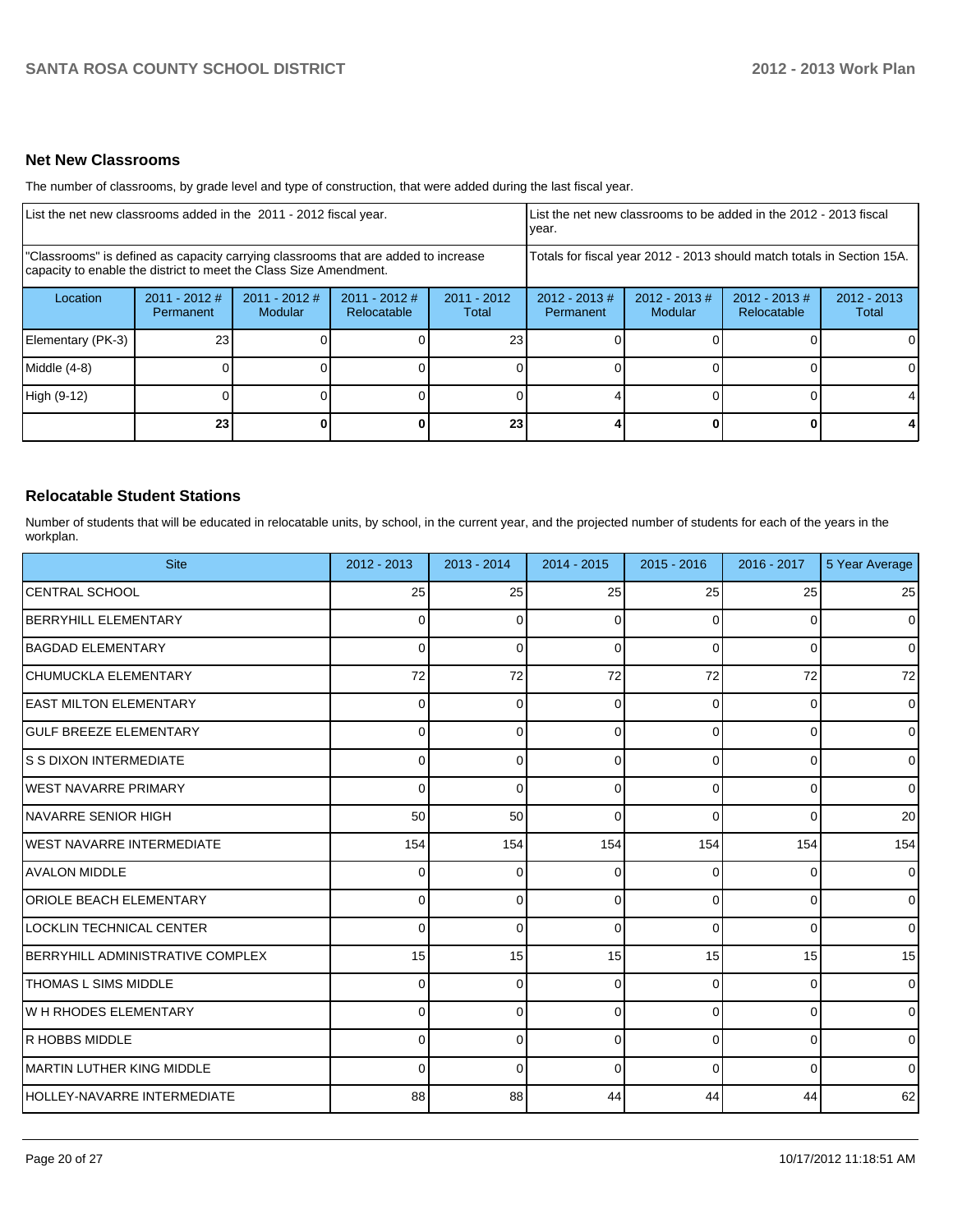| <b>HOLLEY-NAVARRE MIDDLE</b>                      | 44             | 0      | 0              | $\Omega$    | 0              | 9              |
|---------------------------------------------------|----------------|--------|----------------|-------------|----------------|----------------|
| IPEA RIDGE ELEMENTARY                             | $\Omega$       | 0      | 0              | $\Omega$    | 0              | $\overline{0}$ |
| IMILTON SENIOR HIGH                               | 75             | 75     | 75             | 75          | 75             | 75             |
| IMUNSON ELEMENTARY                                | $\overline{0}$ | 0      | 0              | $\Omega$    | 0              | $\overline{0}$ |
| <b>S S DIXON PRIMARY</b>                          | 36             | 36     | 36             | 36          | 36             | 36             |
| IBENNETT C. RUSSELL ELEMENTARY                    | 72             | 72     | 72             | 72          | 72             | 72             |
| HOLLEY NAVARRE PRIMARY                            | $\overline{0}$ | 0      | 0              | $\Omega$    | 0              | $\overline{0}$ |
| IPACE SENIOR HIGH                                 | 01             | 0      | 0              | $\Omega$    | 0              | $\overline{0}$ |
| <b>GULF BREEZE MIDDLE</b>                         | 01             | 0      | 0              | $\Omega$    | 0              | $\overline{0}$ |
| <b>GULF BREEZE SENIOR HIGH</b>                    | 200            | 200    | 200            | 200         | 125            | 185            |
| T R JACKSON ESE PRE-K/FULL SERVICE CENTER         | 5 <sup>1</sup> | 5      | 5              | 5           | 5              | 5              |
| <b>WOODLAWN BEACH MIDDLE</b>                      | $\overline{0}$ | 0      | 0              | $\Omega$    | 0              | $\overline{0}$ |
| <b>JAY JUNIOR SENIOR HIGH</b>                     | $\overline{0}$ | 0      | 0              | $\Omega$    | 0              | $\overline{0}$ |
| <b>JAY ELEMENTARY</b>                             | $\overline{0}$ | 0      | $\overline{0}$ | $\mathbf 0$ | $\overline{0}$ | $\overline{0}$ |
| Totals for SANTA ROSA COUNTY SCHOOL DISTRICT      |                |        |                |             |                |                |
| Total students in relocatables by year.           | 836            | 792    | 698            | 698         | 623            | 729            |
| Total number of COFTE students projected by year. | 24,776         | 25,112 | 25,398         | 25,629      | 25,908         | 25,365         |
| Percent in relocatables by year.                  | 3%             | 3%     | 3%             | 3%          | 2%             | 3%             |

## **Leased Facilities Tracking**

Exising leased facilities and plans for the acquisition of leased facilities, including the number of classrooms and student stations, as reported in the educational plant survey, that are planned in that location at the end of the five year workplan.

| Location                          | # of Leased<br>Classrooms 2012 -<br>2013 | <b>FISH Student</b><br><b>Stations</b> | Owner                           | # of Leased<br>Classrooms 2016 -<br>2017 | <b>FISH Student</b><br><b>Stations</b> |
|-----------------------------------|------------------------------------------|----------------------------------------|---------------------------------|------------------------------------------|----------------------------------------|
| IGULF BREEZE SENIOR HIGH          |                                          |                                        | 75 Mobile Modular &<br>ModSpace |                                          |                                        |
| IS S DIXON INTERMEDIATE           | ΩI                                       |                                        | 0 ModSpace<br>(formerly Resun)  | 0                                        | 0                                      |
| IWEST NAVARRE PRIMARY             | U                                        |                                        | 0 ModSpace<br>(formerly Resun)  | O                                        |                                        |
| INAVARRE SENIOR HIGH              | ΩI                                       |                                        | 0 ModSpace<br>(formerly Resun)  |                                          |                                        |
| IWEST NAVARRE INTERMEDIATE        | U                                        |                                        | 0 ModSpace<br>(formerly Resun)  | $\Omega$                                 |                                        |
| İCHUMUCKLA ELEMENTARY             |                                          |                                        | 18 Mobile Modular               |                                          | 18                                     |
| <b>IMARTIN LUTHER KING MIDDLE</b> | U.                                       |                                        | 0 ModSpace<br>(formerly Resun)  |                                          | ∩                                      |
| MILTON SENIOR HIGH                | $\Omega$                                 |                                        | 0 Mobile Modular &<br>Modspace  | 0                                        | 0                                      |
| CENTRAL SCHOOL                    | U                                        |                                        |                                 | O                                        | $\Omega$                               |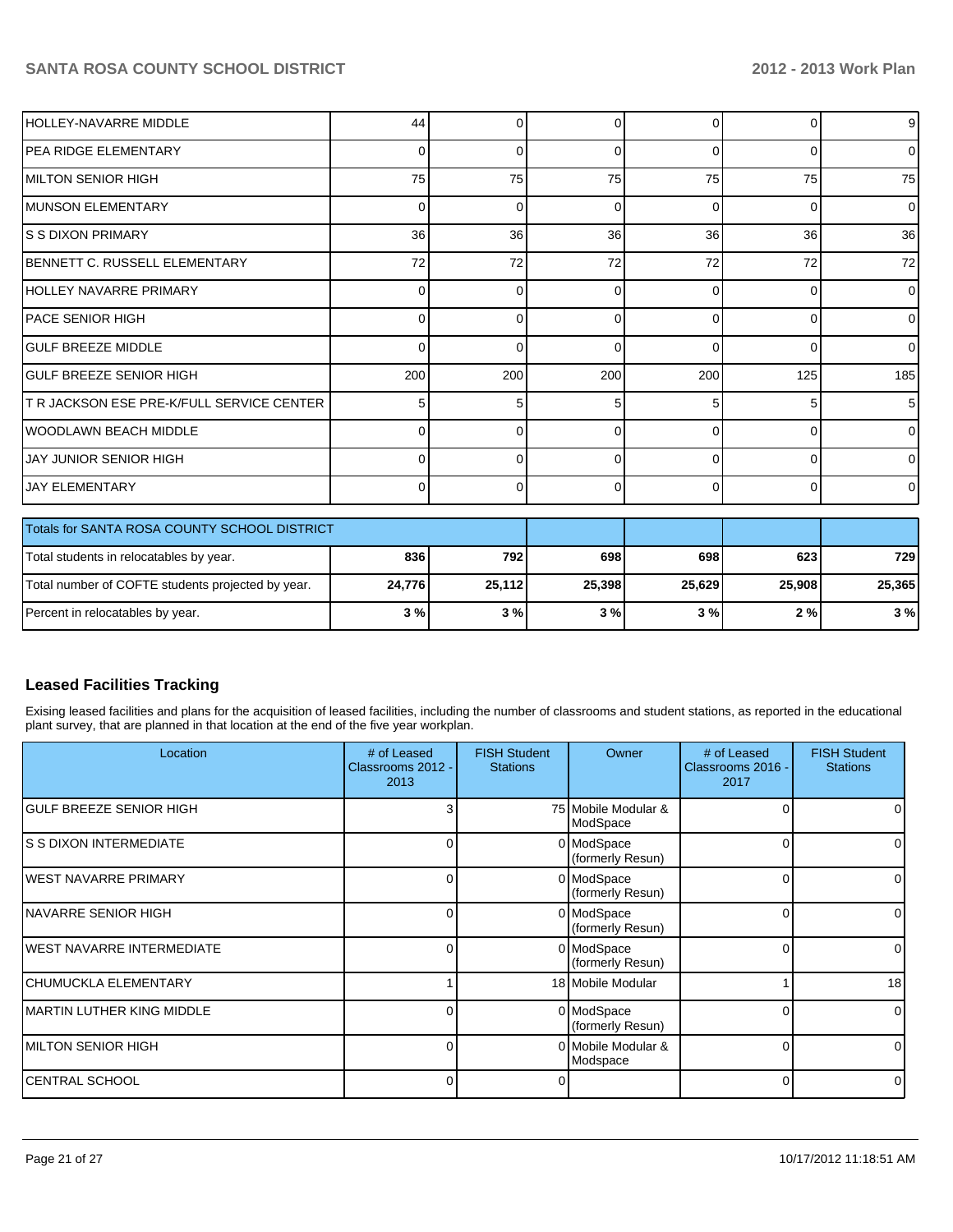| <b>BERRYHILL ELEMENTARY</b>               | $\Omega$ | $\Omega$ | $\overline{0}$ | 0        |
|-------------------------------------------|----------|----------|----------------|----------|
| <b>BAGDAD ELEMENTARY</b>                  | 0        | 0        | 0              | 0        |
| <b>EAST MILTON ELEMENTARY</b>             | $\Omega$ | O        | 0              | 0        |
| <b>GULF BREEZE ELEMENTARY</b>             | $\Omega$ | $\Omega$ | 0              | 0        |
| <b>GULF BREEZE MIDDLE</b>                 | $\Omega$ | $\Omega$ | $\Omega$       | U        |
| T R JACKSON ESE PRE-K/FULL SERVICE CENTER | $\Omega$ | $\Omega$ | $\Omega$       | 0        |
| JAY JUNIOR SENIOR HIGH                    | $\Omega$ | $\Omega$ | $\Omega$       |          |
| <b>JAY ELEMENTARY</b>                     | $\Omega$ | $\Omega$ | $\Omega$       |          |
| MUNSON ELEMENTARY                         | $\Omega$ | $\Omega$ | $\Omega$       |          |
| S S DIXON PRIMARY                         | $\Omega$ | 0        | 0              |          |
| <b>PACE SENIOR HIGH</b>                   | $\Omega$ | $\Omega$ | $\Omega$       | 0        |
| W H RHODES ELEMENTARY                     | $\Omega$ | $\Omega$ | $\Omega$       | 0        |
| R HOBBS MIDDLE                            | $\Omega$ | $\Omega$ | $\Omega$       | 0        |
| <b>HOLLEY-NAVARRE INTERMEDIATE</b>        | $\Omega$ | $\Omega$ | $\Omega$       | 0        |
| HOLLEY-NAVARRE MIDDLE                     | $\Omega$ | $\Omega$ | $\Omega$       | 0        |
| PEA RIDGE ELEMENTARY                      | $\Omega$ | $\Omega$ | $\Omega$       | 01       |
| <b>ORIOLE BEACH ELEMENTARY</b>            | $\Omega$ | $\Omega$ | $\Omega$       | ΩI       |
| LOCKLIN TECHNICAL CENTER                  | $\Omega$ | $\Omega$ | 0              | 01       |
| BERRYHILL ADMINISTRATIVE COMPLEX          | $\Omega$ | 0        | 0              | 01       |
| <b>THOMAS L SIMS MIDDLE</b>               | $\Omega$ | $\Omega$ | 0              | 01       |
| <b>AVALON MIDDLE</b>                      | $\Omega$ | 0        | $\Omega$       | $\Omega$ |
| WOODLAWN BEACH MIDDLE                     | $\Omega$ | $\Omega$ | 0              | 01       |
| HOLLEY NAVARRE PRIMARY                    | $\Omega$ | $\Omega$ | $\Omega$       | $\Omega$ |
| BENNETT C. RUSSELL ELEMENTARY             | $\Omega$ | $\Omega$ | $\Omega$       | 01       |
|                                           |          | 93       |                | 18       |

## **Failed Standard Relocatable Tracking**

Relocatable units currently reported by school, from FISH, and the number of relocatable units identified as 'Failed Standards'.

Nothing reported for this section.

# **Planning**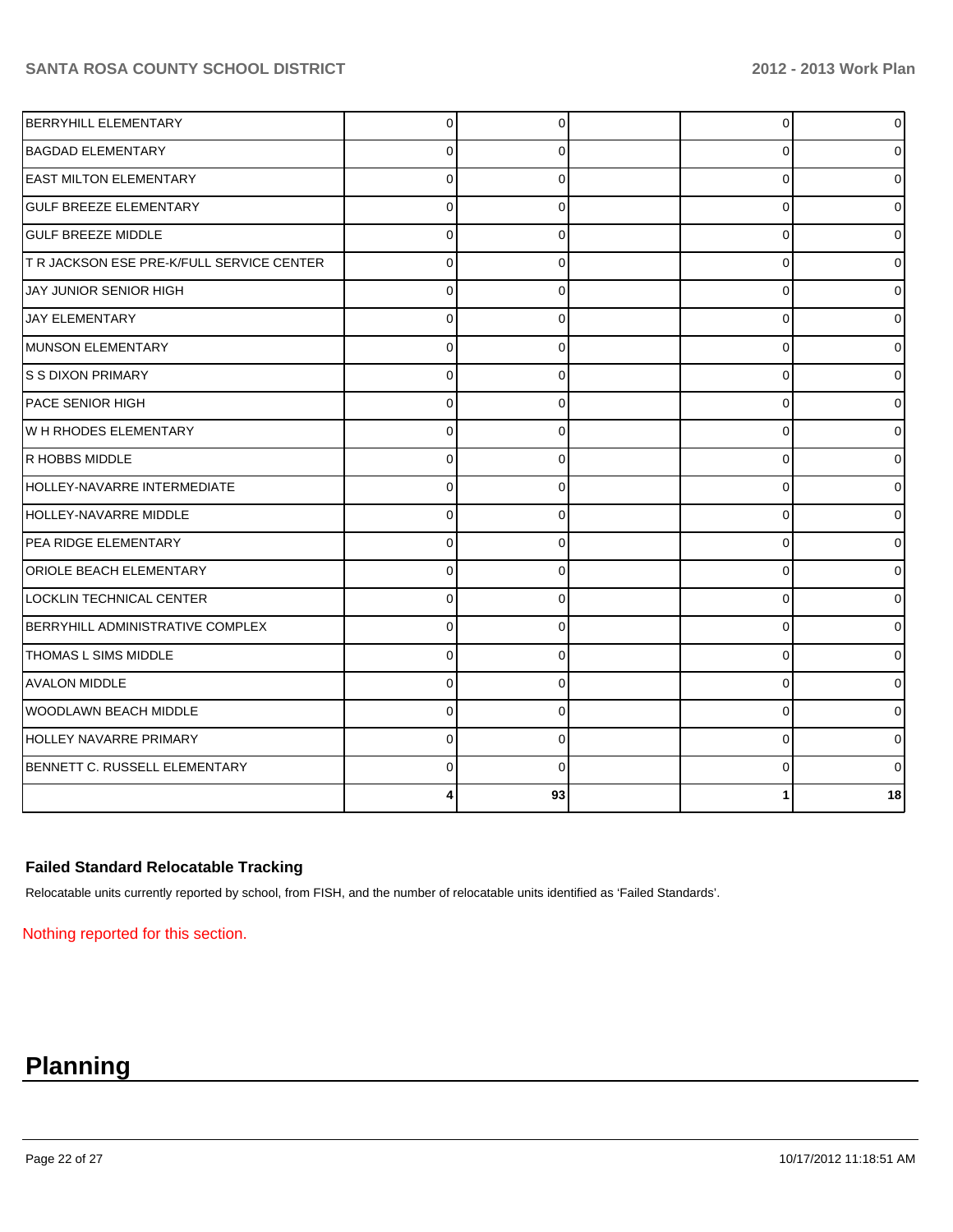#### **Class Size Reduction Planning**

**Plans approved by the school board that reduce the need for permanent student stations such as acceptable school capacity levels, redistricting, busing, year-round schools, charter schools, magnet schools, public-private partnerships, multitrack scheduling, grade level organization, block scheduling, or other alternatives.**

Redistricting, charter schools, & scheduling changes.

### **School Closure Planning**

**Plans for the closure of any school, including plans for disposition of the facility or usage of facility space, and anticipated revenues.**

Approval to close Munson Elementary School was approved by the School Board on August 27, 2009 and approved by DOE on September 4, 2009. Munson Elementary students were redistricted to Central School (formerly known as Central High School).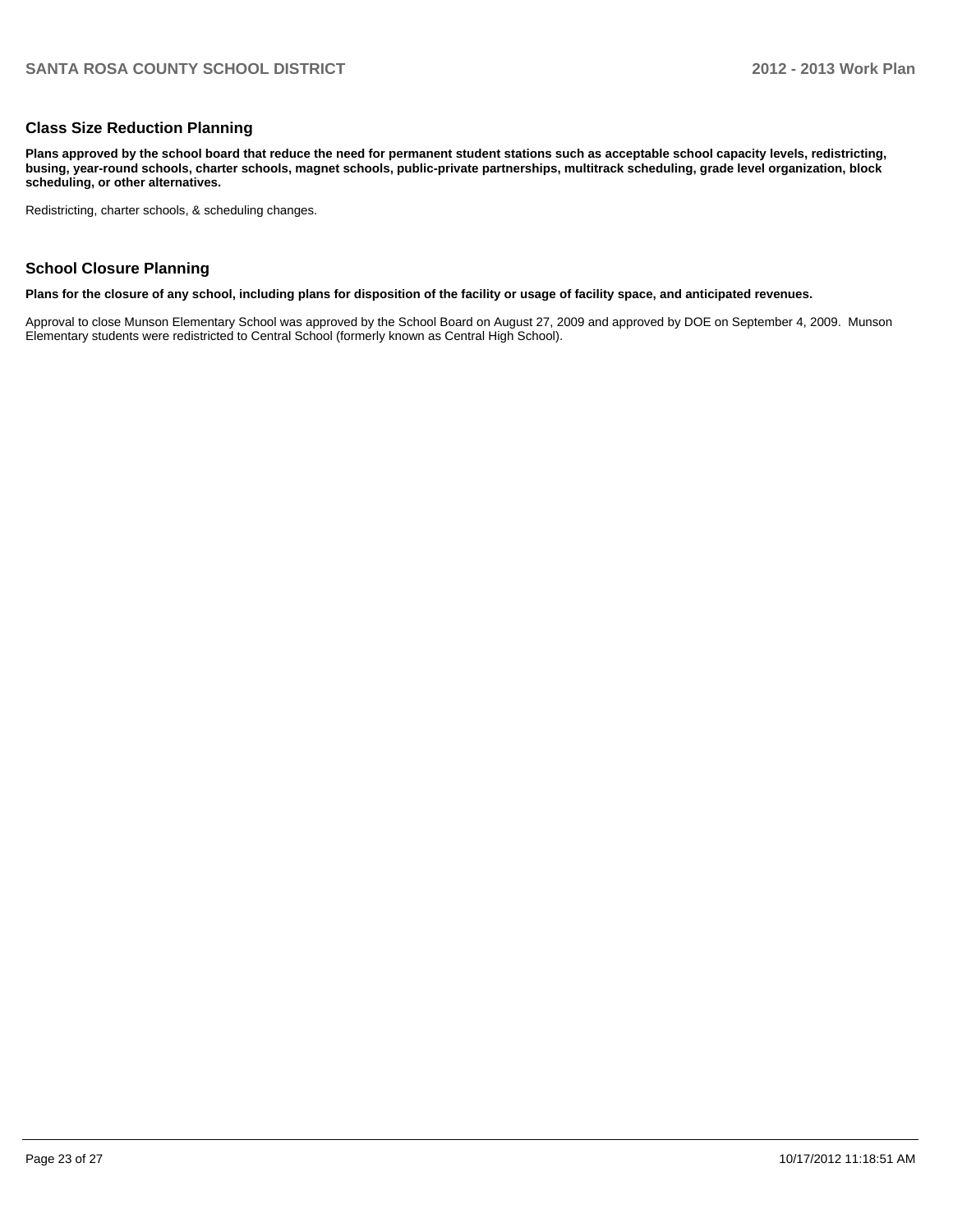Five Year Survey - Ten Year Capacity **10/17/2012** SANTA ROSA COUNTY SCHOOL DISTRICT

**Schedule of capital outlay projects projected to ensure the availability of satisfactory student stations for the projected student enrollment in K - 12 programs for the future 5 years beyond the 5-year district facilities work program.**

No items meet the criteria.

Five Year Survey - Ten Year Infrastructure **10/17/2012** SANTA ROSA COUNTY SCHOOL DISTRICT

**Proposed Location of Planned New, Remodeled, or New Additions to Facilities in 6 thru 10 out years (Section 28).**

Unknown at this time.

### **Plans for closure of any school, including plans for disposition of the facility or usage of facility space, and anticipated revenues in the 6 thru 10 out years (Section 29).**

Closure of Munson Elementary School was approved by the School Board on August 27, 2009 and approved by DOE on September 4, 2009. Affected students were redistricted to Central School (formerly known as Central High School). The Munson Elementary School facility will be disposed of during in the 6 thru 10 out years. Anticipated revenue is unknown at this time.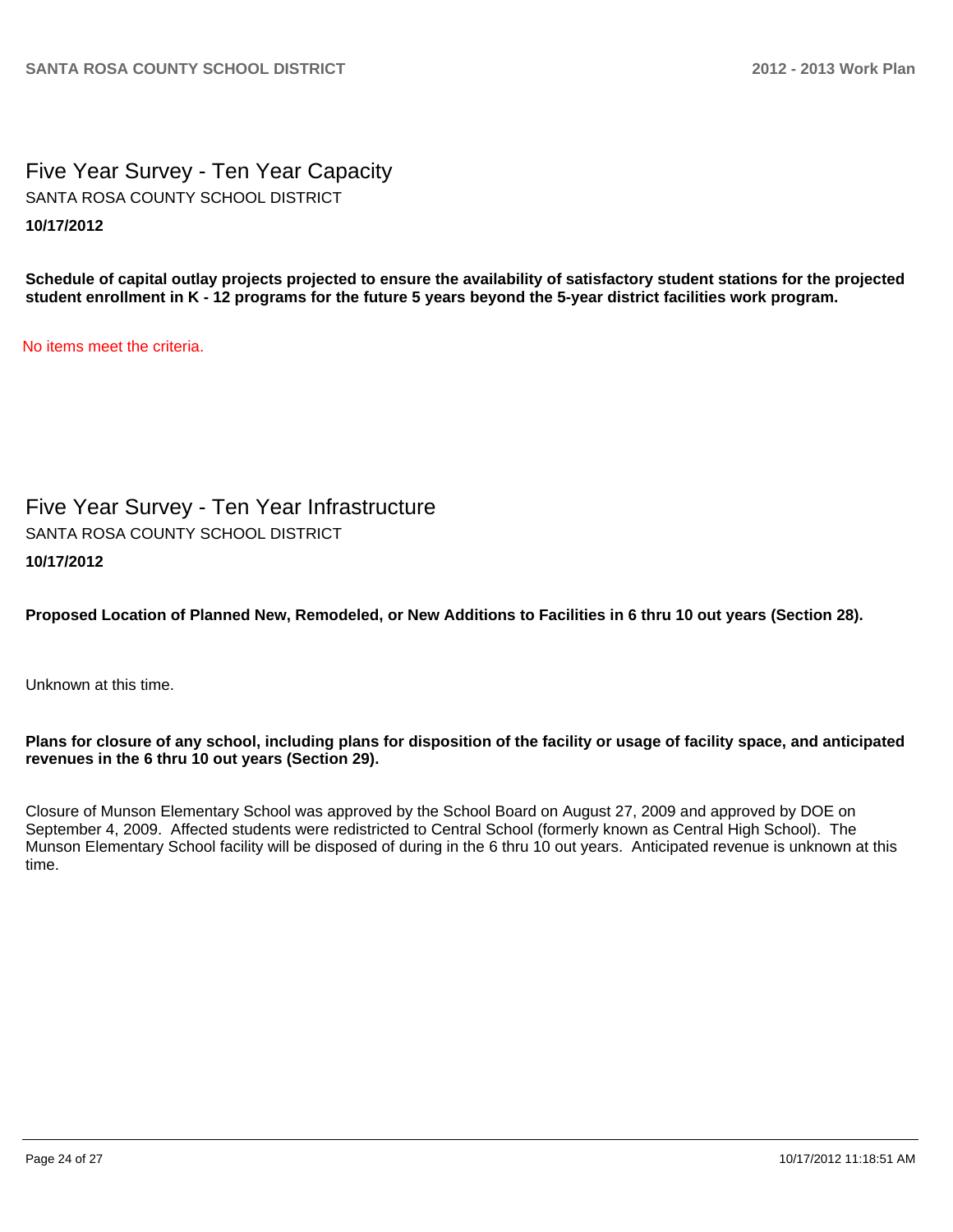Five Year Survey - Ten Year Maintenance **10/17/2012** SANTA ROSA COUNTY SCHOOL DISTRICT

**District projects and locations regarding the projected need for major renovation, repair, and maintenance projects within the district in years 6 - 10 beyond the projects plans detailed in the five years covered by the work plan.**

No items match the criteria.

## Five Year Survey - Ten Year Utilization

SANTA ROSA COUNTY SCHOOL DISTRICT

## **10/17/2012**

**Schedule of planned capital outlay projects identifying the standard grade groupings, capacities, and planned utilization rates of future educational facilities of the district for both permanent and relocatable facilities.**

| <b>Grade Level</b><br>Projections  | <b>FISH Student</b><br><b>Stations</b> | <b>Actual FISH</b><br>Capacity | Actual<br><b>COFTE</b> | Actual<br><b>Utilization</b> | Actual new<br><b>Student</b><br>Capacity to be<br>added/remove<br>d | Projected<br><b>COFTE</b> | Projected<br><b>Utilization</b> |
|------------------------------------|----------------------------------------|--------------------------------|------------------------|------------------------------|---------------------------------------------------------------------|---------------------------|---------------------------------|
| Elementary -<br>District Totals    | 15,826                                 | 15,826                         | 11,310.03              | 71.46 %                      | $-1,315$                                                            | 11,316                    | 77.98%                          |
| Middle - District<br><b>Totals</b> | 9,506                                  | 8,553                          | 6,427.30               | 75.15 %                      | $-153$                                                              | 6,690                     | 79.64%                          |
| High - District<br>Totals          | 8,735                                  | 8,296                          | 6,531.18               | 78.73%                       | $-720$                                                              | 5,730                     | 75.63%                          |
| Other - ESE, etc                   | 680                                    | 506                            | 292.95                 | 57.90 %                      | $-96$                                                               | 185                       | 45.12%                          |
|                                    | 34,747                                 | 33,181                         | 24,561.46              | 74.02 %                      | $-2,284$                                                            | 23,921                    | 77.42 %                         |

**Combination schools are included with the middle schools for student stations, capacity, COFTE and utilization purposes because these facilities all have a 90% utilization factor. Use this space to explain or define the grade groupings for combination schools.**

No comments to report.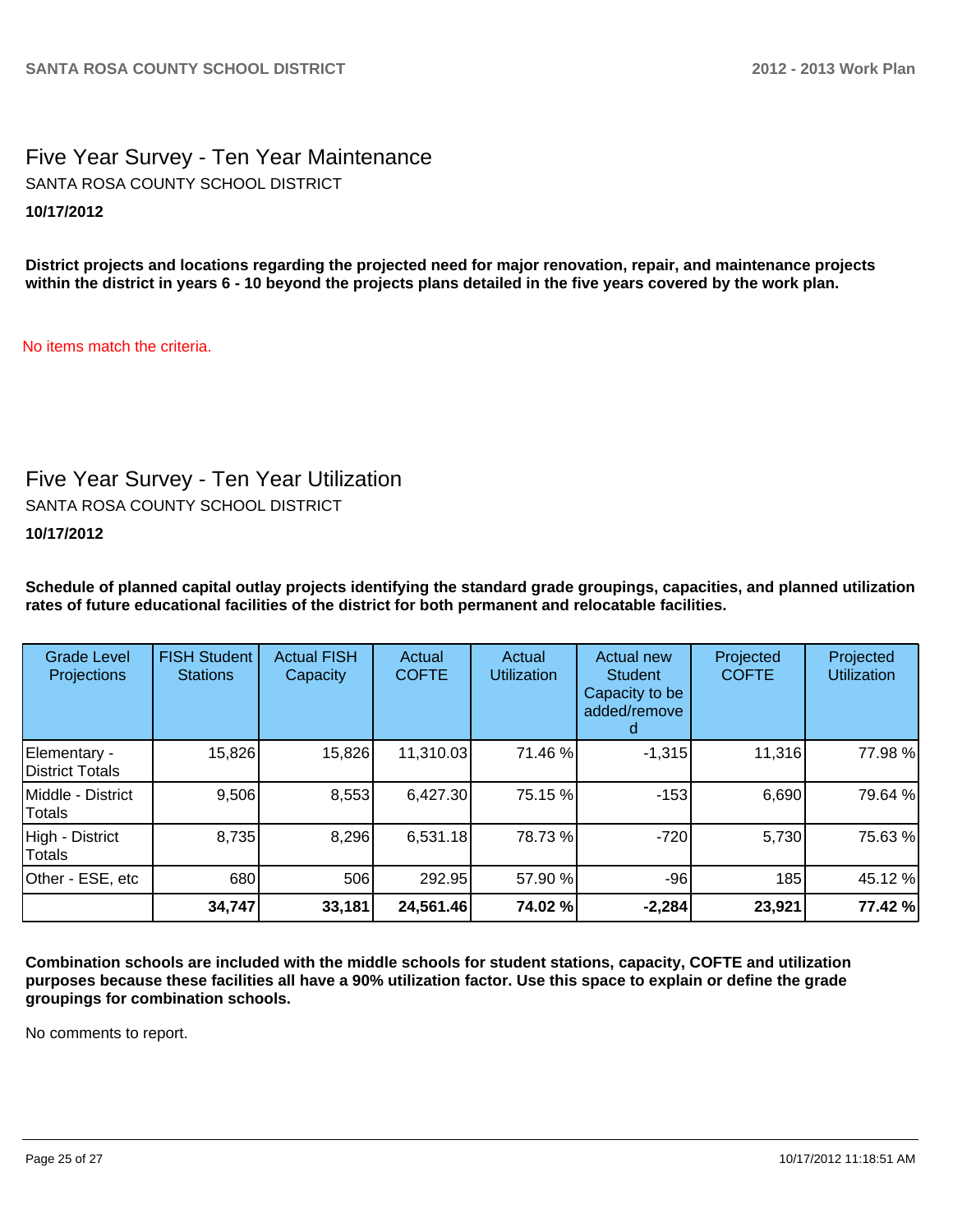Five Year Survey - Twenty Year Capacity **10/17/2012** SANTA ROSA COUNTY SCHOOL DISTRICT

**Schedule of capital outlay projects projected to ensure the availability of satisfactory student stations for the projected student enrollment in K - 12 programs for the future 11 - 20 years beyond the 5-year district facilities work program.**

No items match the criteria.

Five Year Survey - Twenty Year Infrastructure

SANTA ROSA COUNTY SCHOOL DISTRICT

**10/17/2012**

**Proposed Location of Planned New, Remodeled, or New Additions to Facilities in the 11 through 20 out years (Section 28).**

Not Specified

**Plans for closure of any school, including plans for disposition of the facility or usage of facility space, and anticipated revenues in the 11 through 20 out years (Section 29).**

Not Specified